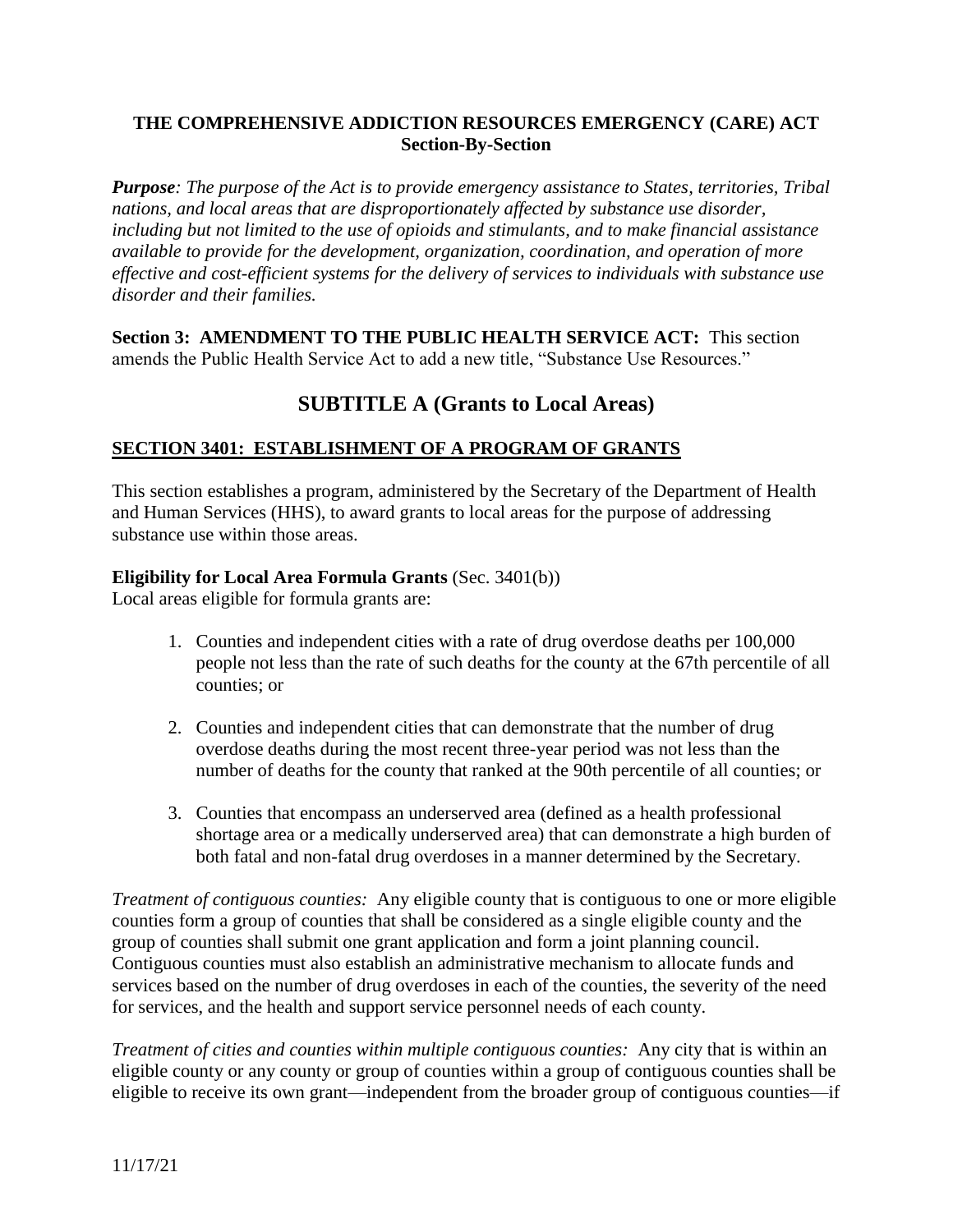it has a population of at least 50,000 residents, submits its own application, and establishes its own planning council. A local area that does not have at least 50,000 residents can apply for a waiver if it can demonstrate that the needs of its population are distinct, that addressing substance use in the area would be best served by the formation of an independent planning council, and that the entity has the capacity to administer grant funding.

*Treatment of political subdivisions:* The Secretary shall determine eligible local political subdivisions in States that do not have a local county system of government.

*Lack of Data:* Whenever the data required to demonstrate eligibility for grants are not available, the Secretary shall establish eligibility criteria.

*Study:* The Comptroller General shall conduct a study to determine whether the data being used to assess local areas' eligibility for formula grant funding provide the most precise measure of local areas' need for such funding, or whether additional data would provide more precise measures of substance use and addiction prevalence.

#### **Administration of Local Grants** (Sec. 3401(c))

Grants shall be awarded to the chief elected official of the eligible local area receiving the funds. In the case of multiple contiguous counties submitting one application for funds, grant funds will be administered by the chief elected official of the county identified in the application submitted by the group of counties. Multiple contiguous counties may elect to have the state administer their grant funds.

### **SECTION 3402: PLANNING COUNCIL FOR LOCAL AREA GRANTS**

#### **Establishment of the Planning Council** (Sec. 3402(a))

Eligible local areas must establish a substance use disorder services planning council to receive grant funds. The membership of local areas' planning councils must include (to the maximum extent possible): representatives of health care providers (including federal qualified health centers, rural health clinics, Indian health programs, urban Indian organizations, Native Hawaiian organizations, and facilities operated by the Department of Veterans Affairs); community-based health, harm reduction, or addiction service organizations, including representatives of Drug Free Communities Coalition grantees; social service providers; mental health care providers; local public health agencies; individuals with substance use disorder and individuals who use drugs; individuals in recovery from substance use disorder; State and local governments (including the State Medicaid agency and the Single State Agency for Substance Abuse Services); non-elected community leaders; substance use disorder treatment providers, including physician addiction specialists; members of Federally-recognized Indian tribes; Urban Indians; historically underserved groups and sub-populations; individuals who were formerly incarcerated; organizations serving individuals who are incarcerated or in pre-trial detention; Federal agencies; organizations that provide services to youth at risk of substance use; medical examiners or coroner; labor unions and the workplace community; fire departments and emergency medical services; the LGBTQ community; and certified or accredited addiction recovery community organizations.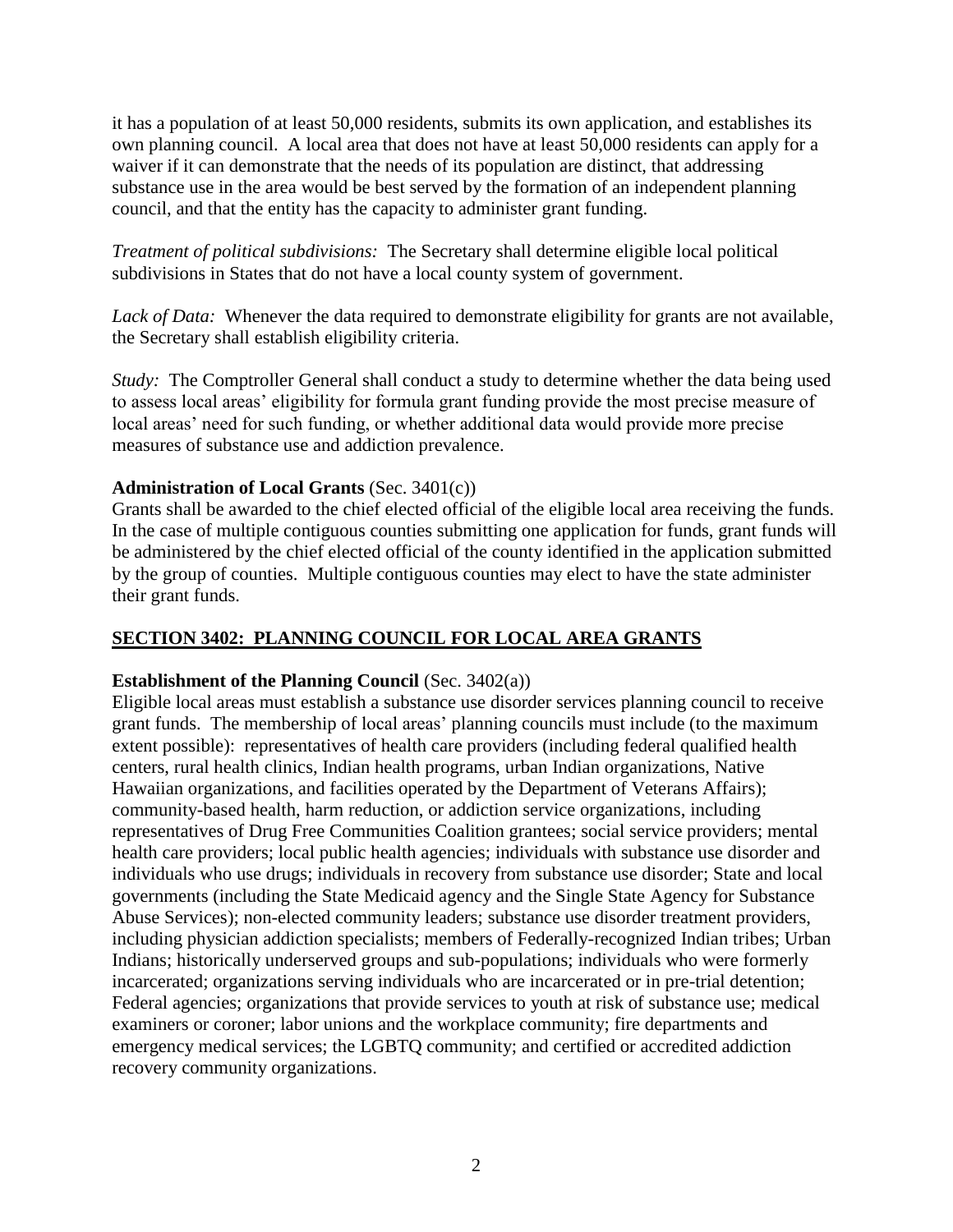### **Method of Providing for the Planning Council** (Sec. 3402(b))

The planning council may be created for the purposes of this grant program, or an existing entity with demonstrated experience in the provision of health and support services to individuals with substance use disorder may be designated to serve as the council.

Other situations may arise:

- *Non-contiguous local areas:* The Secretary must establish a process permitting eligible local areas that are not contiguous with any other eligible local areas to form a joint planning council with other eligible local areas as long as such areas are located in geographical proximity to each other and submit a joint application.
- *Across state lines:* Eligible local areas can form a joint planning council with other eligible local areas across State lines if such areas are in geographical proximity and if they establish an intergovernmental agreement to allow the administration of a grant across State lines.

### **Membership of the Planning Council** (Sec. 3402(c))

Members will be nominated and selected through an open process and will elect from among their membership a chair and vice chair. The council must include at least one representative from Indian tribes located within any eligible local area, at least one individual with a history of substance use disorder, at least one representative of a nonprofit substance use disorder service provider, at least one representative from an urban Indian organization, at least one physician addiction specialist, at least one representative of an organization providing harm reduction services, and, when applicable, at least one representative from a Native Hawaiian organization. Members cannot serve more than three consecutive years on a planning council.

### **Membership Terms of the Planning Council** (Sec. 3402(d))

Members of the planning council can serve additional terms if they are nominated and selected through the open process through which all planning council members are selected.

### **Duties of the Planning Council** (Sec. 3402(e))

The planning council shall:

- Establish priorities for the allocation of grant funds within the local area that emphasize reducing drug use rates, overdoses, substance use disorder, and health conditions associated with drug use such as human immunodeficiency virus, hepatitis B, and hepatitis C through evidence-based interventions in both community and criminal justice settings;
- Ensure that grant funds will advance any existing state or local plan regarding the provision of substance use disorder treatments. In the absence of a state or local plan, the planning council must work with local public health agencies to develop a comprehensive plan for the organization and delivery of substance use disorder treatment services;
- Assess the efficiency of the administrative mechanism in allocating these funds, and work with local public health agencies to determine the size, demographics, and needs of the population of individuals with substance use disorder; determine disparities in access to services among affected subpopulations and historically underserved communities; establish methods for obtaining input on community needs and priorities; and coordinate with Federal grantees providing substance use-related services in the area; and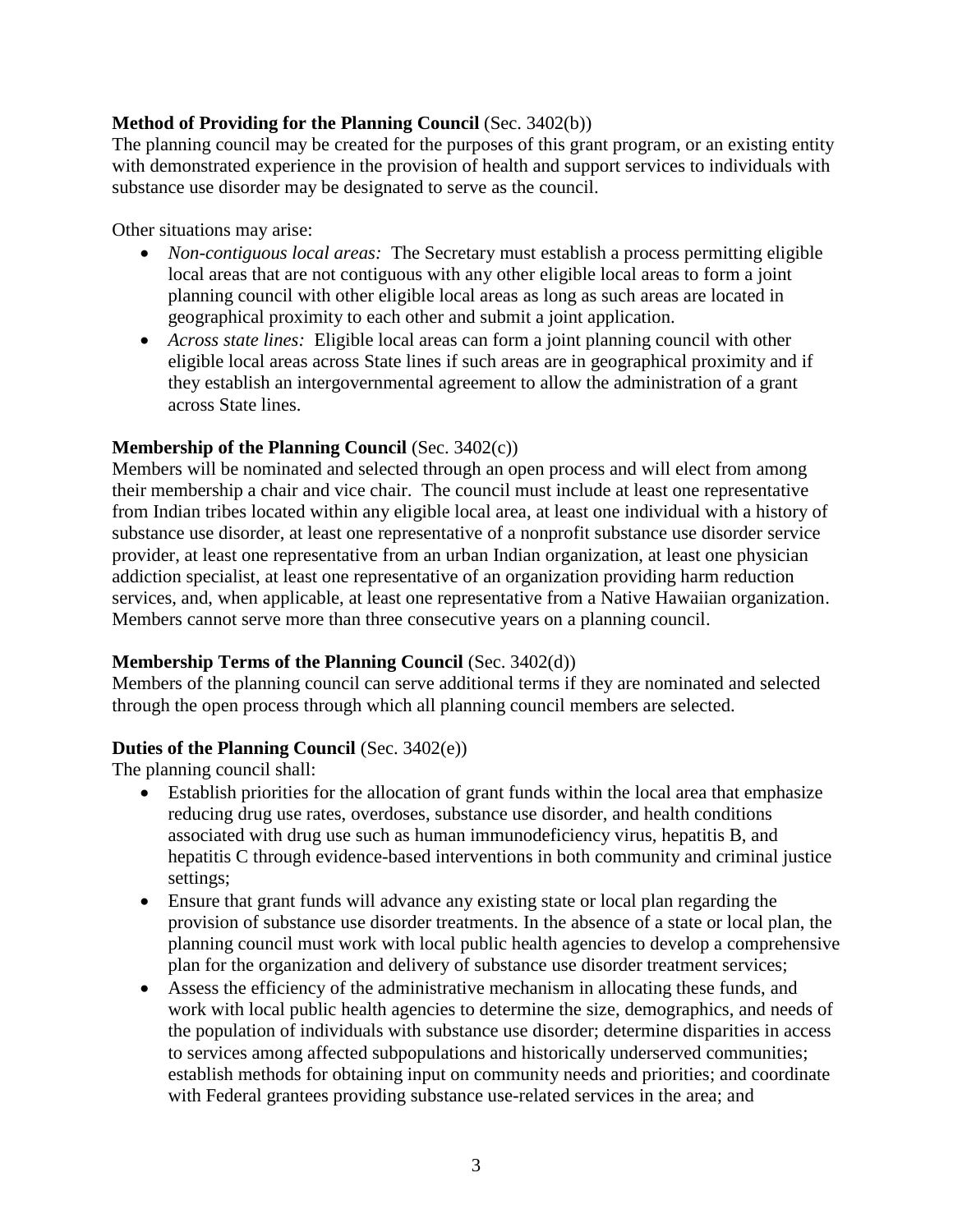Annually assess the effectiveness of the services supported by grants on substance use and recovery.

### **Conflicts of Interest** (Sec. 3402(f))

The planning council itself may not be directly involved in the administration of a grant. If a planning council member has a financial interest in an entity, this individual may not participate in the process of selecting entities to be grant recipients.

### **Grievance Procedures for Planning Councils** (Sec. 3402(g))

Planning councils must establish procedures for addressing grievances related to funding.

### **Public Deliberations of Planning Councils** (Sec. 3402(h))

Planning council meetings must be open to the public, keep detailed minutes, and make publicly available records and minutes. Personal information, including personal medical information, is exempt from these public disclosure requirements.

### **Labor Neutrality** (Sec. 3402(i))

Funding should be prioritized for grantees with a collective bargaining agreement or labor neutrality policy, as well certain policies on employee rights disclosure and voluntary union recognition.

### **SECTION 3403: AMOUNT OF GRANT, USE OF AMOUNTS, FUNDING AGREEMENT**

### **Amount of Grant** (Sec. 3403(a))

Grant funds shall be calculated and distributed to each local area whose application under section 3404 is approved, through formula or supplemental grants.

*Formula grants:* The Secretary must distribute 53 percent of the grants to local areas through formula grants. Each local area receives funding equal to 53 percent of total local area appropriations, multiplied by each local area's share of total drug overdose deaths for all eligible local areas. However, the number of non-fatal overdoses may be used to determine a local area's share of funding if that factor results in a higher distribution than would be provided using total drug overdose deaths.

- Drug overdose deaths are defined as the number of drug overdose deaths during the most recent three-year period for which data are available. Non-fatal drug overdose numbers may be calculated on the basis of data such as emergency department syndromic data, visits, other emergency medical services for drug-related causes, or Overdose Detection Mapping Application Program (ODMAP) data during the most recent three-year period for which such data are available.
- *Study of formula funding data:* The Comptroller General must conduct a study to determine whether the data used in this funding formula are the most precise way to measure local prevalence and need or if other data would be better. The Comptroller General must make recommendations for revising the distribution factors used in this section in order to direct funds to the local areas most in need of funding.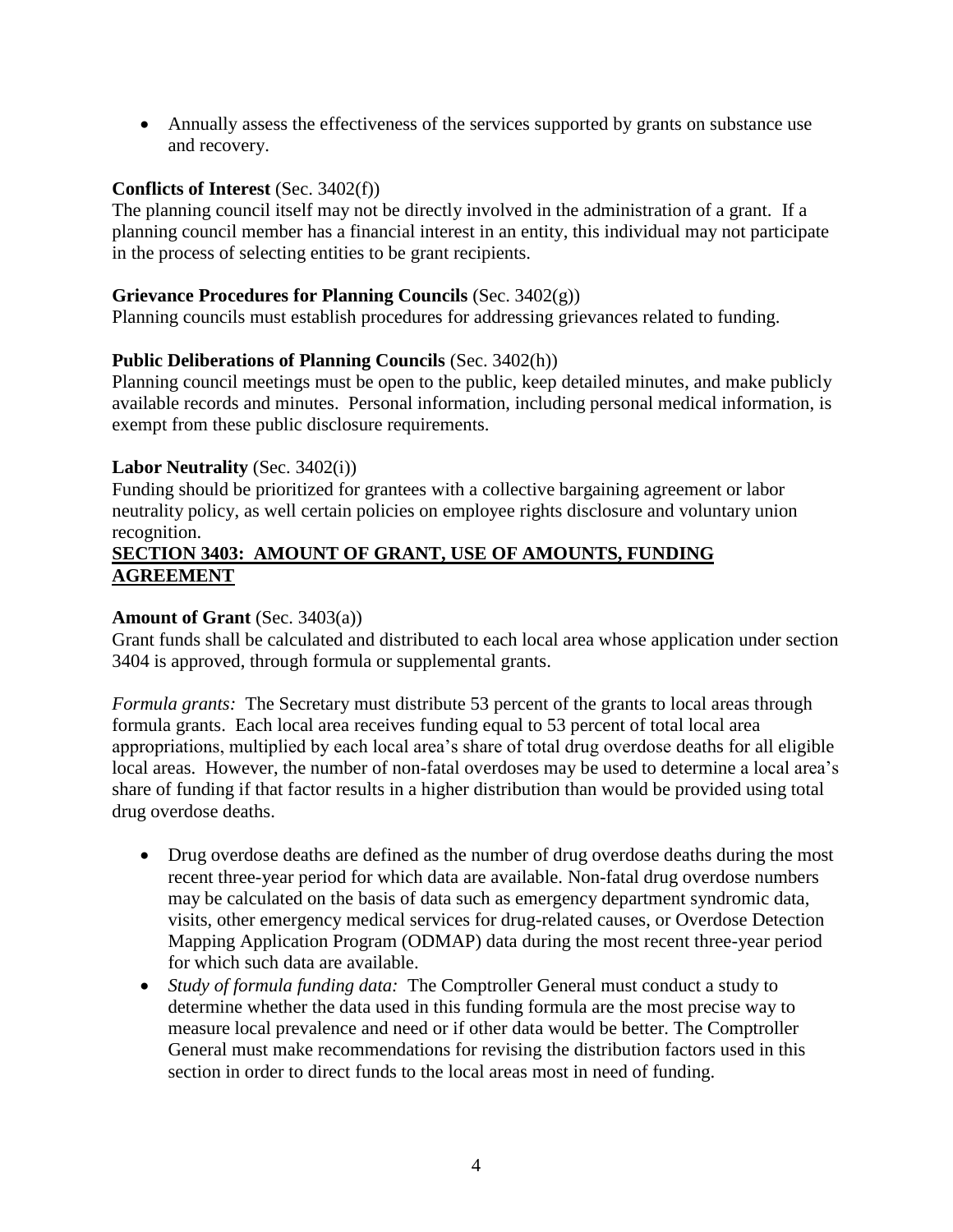*Formula funding reductions:* If a local area loses eligibility for funding, the area would be eligible for 80 percent of the funding it received during the previous year in the first year of ineligibility and 50 percent of previous funding during the subsequent year.

*Competitive ("supplemental") grants:* The remaining 47 percent of funds appropriated for local areas must be disbursed through competitive grants to local areas that submit applications to the Secretary.

- *Application requirements:* Areas seeking competitive grants must provide a report about the use of the formula grants; demonstrate need on an objective and quantified basis for supplemental funding; demonstrate the existing commitment of resources to preventing, treating, and managing substance use disorder and supporting sustained recovery; demonstrate the ability of the area to effectively utilize supplemental financial resources; demonstrate that resources will be allocated in accordance with the local demographic incidence of substance use disorder and drug overdose mortality; demonstrate consistency of proposed services with local needs assessment and the state plan for the prevention and treatment of substance use disorder; demonstrate success in identifying individuals with substance use disorder, and demonstrate that support for substance use disorder prevention and treatment services is organized to maximize the value to the population to be served with an appropriate mix of treatment services and attention to transition in care.
- *Amount of competitive grants:* In determining the size of competitive grants, the Secretary shall consider the rate of drug overdose deaths and the increasing need for substance use disorder treatment services in the local area, including the relative rates of increase in overdoses, or recent increases not reflected in the data used to determine formula grant funding.
	- o *Determining the need for a competitive grant:* When evaluating local need, the Secretary may include factors such as the unmet need for services, relative rates of increase in the number of drug overdoses or drug overdose deaths within new or emerging subpopulations, the prevalence of substance use disorders, the cost and complexity of delivering services to individuals in the local area, the impact of co-morbid factors, the prevalence of homelessness among individuals with substance use disorders, other factors that limit access to health care, the impact of a decline in formula grant funding on services available, and the increasing incidence in conditions related to substance use, including the prevalence of HIV, Hepatitis B and C, and other infections associated with injection drug use.
- Local areas receiving only competitive grant funding do not have to establish local planning councils or meet the eligibility requirements identified for local areas qualifying for formula funding.

*Tribal government funds:* Ten percent of funds available to provide formula grants to local areas must be provided to Indian tribes disproportionately affected by substance use, in an amount determined pursuant to a formula and eligibility criteria developed in consultation with the Indian tribes. Indian tribes may use the funds they receive for the purposes for which any of the funding provided under this Section may be used, and for any other activities deemed appropriate by the Secretary in consultation with the tribes.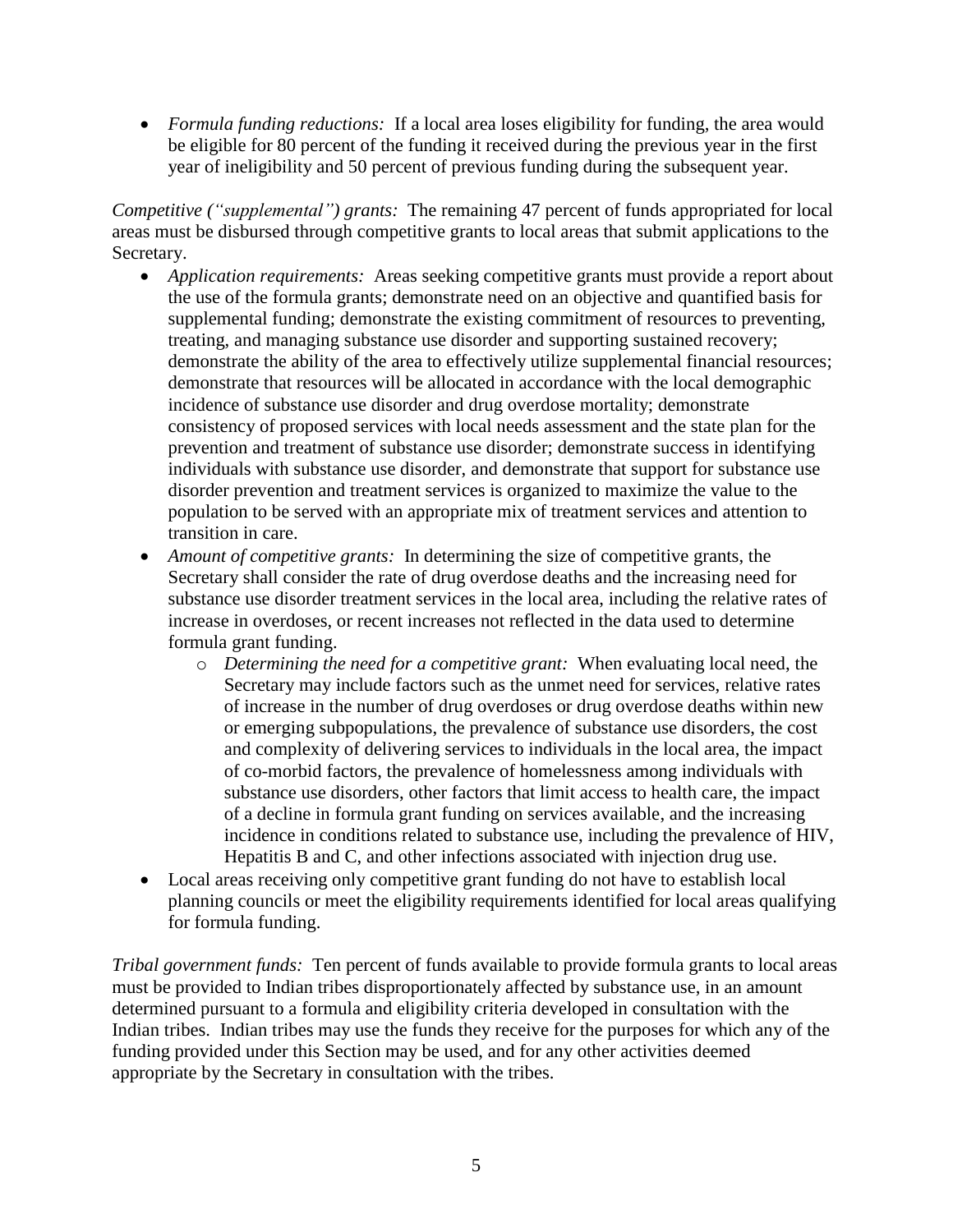#### **Use of Amounts** (Sec. 3403(b))

Grant funds awarded to local areas may be expended only to provide prevention services, core medical services, recovery and support services, early intervention services, harm reduction services, financial assistance with health insurance, and administrative expenses.

*Direct financial assistance:* Local areas must use grant funds to provide direct financial assistance to eligible entities or providers for the purpose of providing prevention services, core medical services, recovery and support services, early intervention services, and harm reduction services. Direct financial assistance may be provided to public or nonprofit entities, or Medicaid providers if more than half of their patients are diagnosed with a substance use disorder and covered by Medicaid, or other private for-profit entities if such entities are the only available provider of quality substance use disorder treatment services in the area. Direct financial assistance may only be provided to an entity or provider that provides medication for addiction treatment if that entity or provider also offers mental health services and/or psychotherapy by licensed clinicians through a referral or onsite. To the extent practicable, local areas shall prioritize the distribution of funding to grantees that have a collective bargaining agreement or an explicit policy of neutrality towards organized labor and towards employees that choose to form labor unions.

- **Prevention services** are evidence-based services, programs, or multi-sector strategies to prevent substance use disorder, including education campaigns, community-based prevention programs, risk identification programs, opioid diversion, services to at-risk populations, and trauma support services. Local areas are limited to using no more than 20 percent of their total grant funding for prevention services but are allowed to apply to the Secretary for a waiver of this limit.
- **Core medical services** are evidence-based services provided to individuals with a substance use disorder or at risk for developing a substance use disorder, including through telemedicine or hub and spoke models, such as disease assessments, treatment planning, stabilization services, withdrawal management and detoxification; intensive inpatient or outpatient treatment; outpatient treatment; residential recovery treatment; treatment for co-occurring mental health and substance use disorders; Food and Drug Administration (FDA)-approved drugs for the treatment of substance use disorder; outpatient and ambulatory health services (including those administered by Federally qualified health centers, rural health clinics, tribal clinics and hospitals, urban Indian organizations, certified community behavioral health clinics, Native Hawaiian organizations, and comprehensive opioid services); hospice services; mental health services; opioid overdose reversal drug procurement, distribution, and training; pharmaceutical assistance and diagnostic testing related to the management of substance use disorders and co-morbid conditions; home-and-community based services; comprehensive case management; health insurance enrollment and cost-sharing assistance; and programs that hire, employ, train, and dispatch licensed health care professionals, mental health professionals, harm reduction providers, or community health workers to respond in lieu of law enforcement in emergencies involving substance use disorder.
- **Recovery and support services** are services, subject to the approval of the Secretary, provided to individuals with substance use disorder, including residential recovery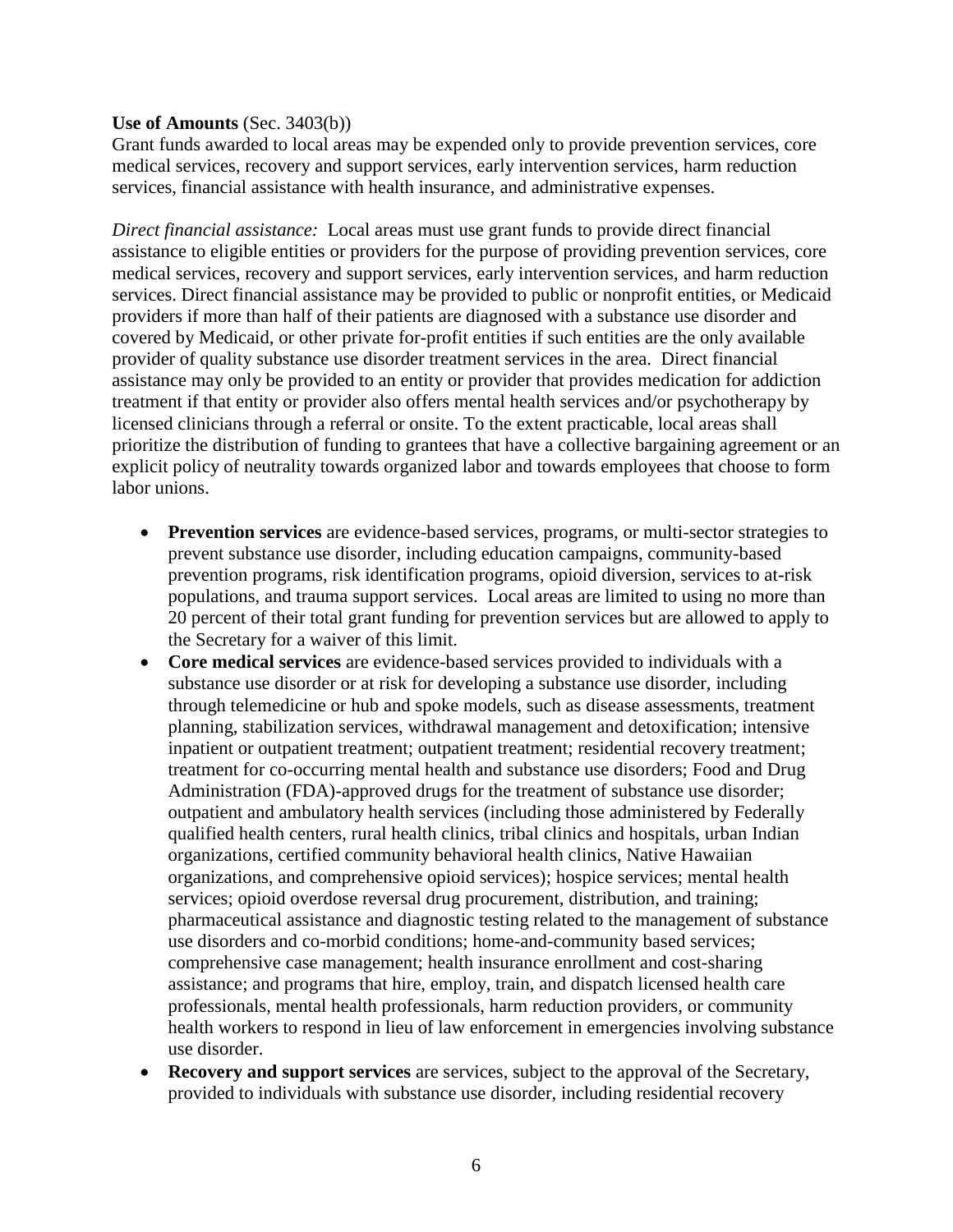housing, mental health services, long term recovery services, 24/7 hotline crisis center support, medical transportation services, respite care for persons caring for individuals with substance use disorder, child care and family services provided while an individual is receiving inpatient treatment services or at the time of outpatient services, outreach services, peer recovery services, nutrition services, and referrals for job training and career services, housing, legal, and child and family services. Entities may not exclude individuals because they are receiving medication for addiction treatment.

- **Early intervention services** are services to provide screening and connection to substance use disorder and mental health treatment; counseling for individuals who have misused substances, who have experienced an overdose, or who are at risk of developing substance use disorder; and referrals to facilitate the access of such individuals to core medical services or recovery and support services. The entities through which services may be provided include emergency rooms, fire departments and emergency medical services, detention facilities, prisons and jails, homeless shelters, health care points of entry specified by eligible areas, federally-qualified health centers, workforce agencies and job centers, youth development centers, tribal clinics and hospitals, urban Indian organizations, and rural health clinics.
- **Harm reduction services** are services provided to individuals engaging in substance use that are scientifically accepted to reduce the risk of infectious disease transmission, overdose, or death, including by increasing access to health care, housing, and recovery and support services, including syringe services programs. Such term includes evidencebased services.
- **Financial assistance:** A local area may use grant funds to establish a program of financial assistance to assist individuals with substance use disorder in enrolling in health insurance coverage or affording health care services, including paying cost-sharing amounts.

*Administrative restriction:* During the first year of a grant, a local area cannot use more than 15 percent of its total grant for administration, accounting, reporting, and program oversight, including for the purposes of developing systems to improve data collection and data. In all subsequent years, no more than ten percent of grant funding can be used for administration and planning.

*Incarcerated individuals:* Funds received by eligible local areas may be used to provide substance use disorder treatment services to individuals who are currently incarcerated or in pretrial detention.

#### **Required Terms for Grants** (Sec. 3403 (c))

The Secretary may not make a grant available to a local area unless:

 *Medicaid provider status:* Any services that are available pursuant to the State's Medicaid plan are provided by entities that have a participation agreement under the State's Medicaid plan and are qualified to receive payments under this plan. Any entity that provides a Medicaid-covered service must seek payment for such service through the State Medicaid program.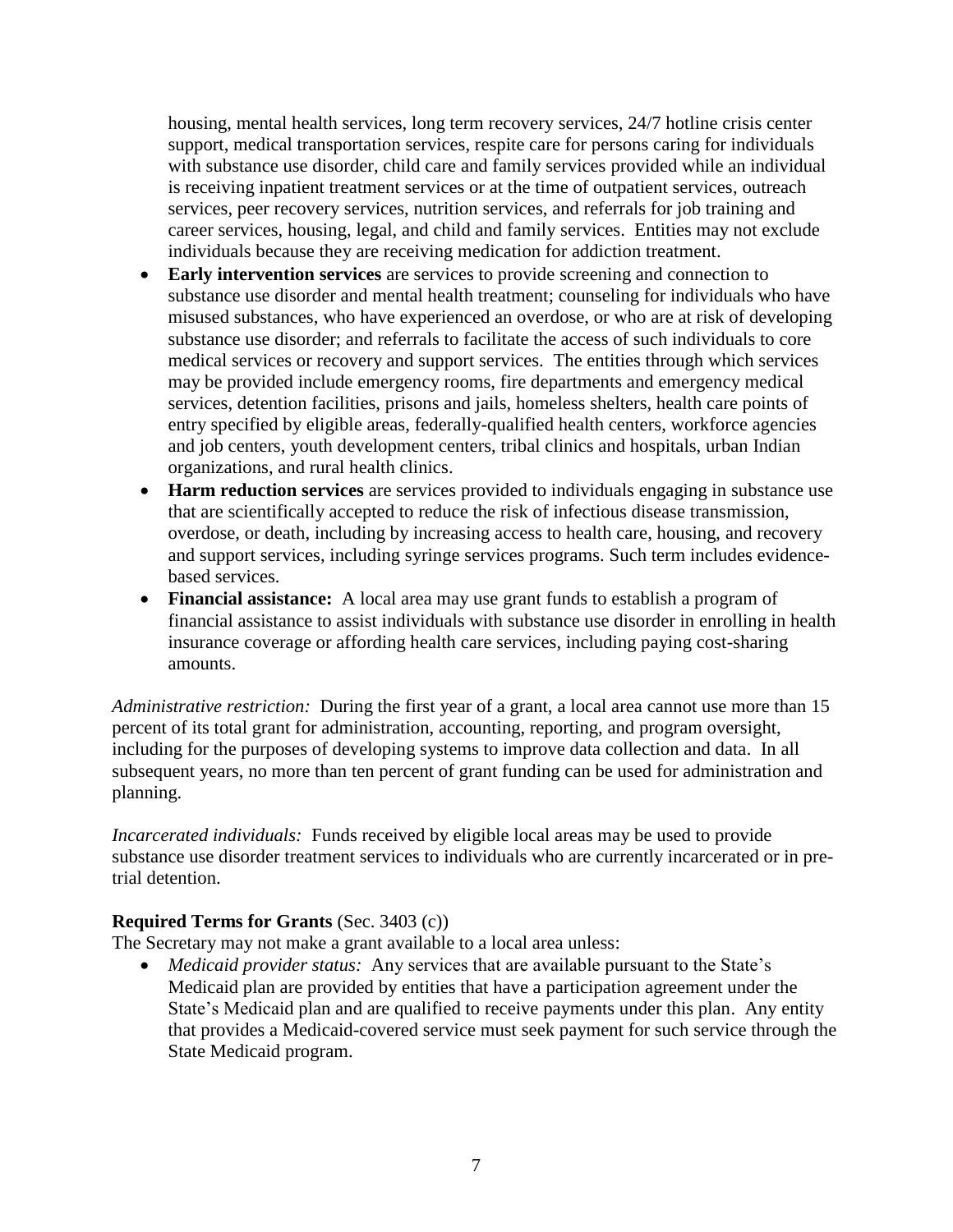- o *Waiver:* These requirements may be waived if the entity providing health care services does not impose a charge or accept third-party reimbursement for its services. A waiver cannot last longer than two years and cannot be renewed.
- *Payer of last resort:* Grant funds shall be used to make payments for any item or service only if payment cannot be made under any other State or Federal compensation or health benefits program or any insurance policy, except for programs administered by or providing services to the Indian Health Service (IHS).
- *Medication for Addiction Treatment (MAT)*: All entities receiving grant funding that provide substance use disorder treatment services must offer all drugs approved by FDA for the treatment of substance use disorder.
- *Supplementation:* Funds received from a grant must be used to supplement rather than supplant other State or local funds.
- *Maintenance of Effort:* The political subdivisions within the local area receiving a grant must maintain a level of expenditures for substance use-disorder treatment services at least equal to the level of such expenditures in the preceding fiscal year and the political subdivisions will not use grant funds to meet this maintenance of effort requirement.
- *Ability to Pay:* Substance use disorder treatment services provided with grant funds must be made available without regard to ability to pay for such services or to current or past health conditions.
- *Accessibility:* Services must be provided in a setting accessible to low-income individuals with substance use disorder and to individuals in rural areas, and a program of outreach must be provided to these individuals.
- *Indian Tribes:* At least one representative from any Indian tribes located in the eligible local area must be included in the membership of a planning council.
- *Confidentiality:* The confidentiality of individuals receiving treatment must be maintained.

# **SECTION 3403: APPLICATION**

A local area must prepare and submit an application for a grant in such form—and containing such information—as the Secretary may require, including:

- 1. An accounting of the use of prior grants, results achieved by these grants, and a demonstration that past funds were expended in accordance with priorities established by the planning council;
- 2. Establishment of goals and objectives to be achieved and how they advance the State plan for the prevention and treatment of substance use disorder;
- 3. A demonstration that funds will be used in compliance with section 3435 (below);
- 4. A demonstration that grant funds will be allocated in accordance with the local demographic incidence of substance use;
- 5. An explanation of how certain criteria will be established and applied to those who qualify for assistance;
- 6. Where practicable, an explanation of how an eligible local area shall coordinate with local public health departments in the distribution of funding; and
- 7. Data on outcomes achieved by prior funding received under this grant.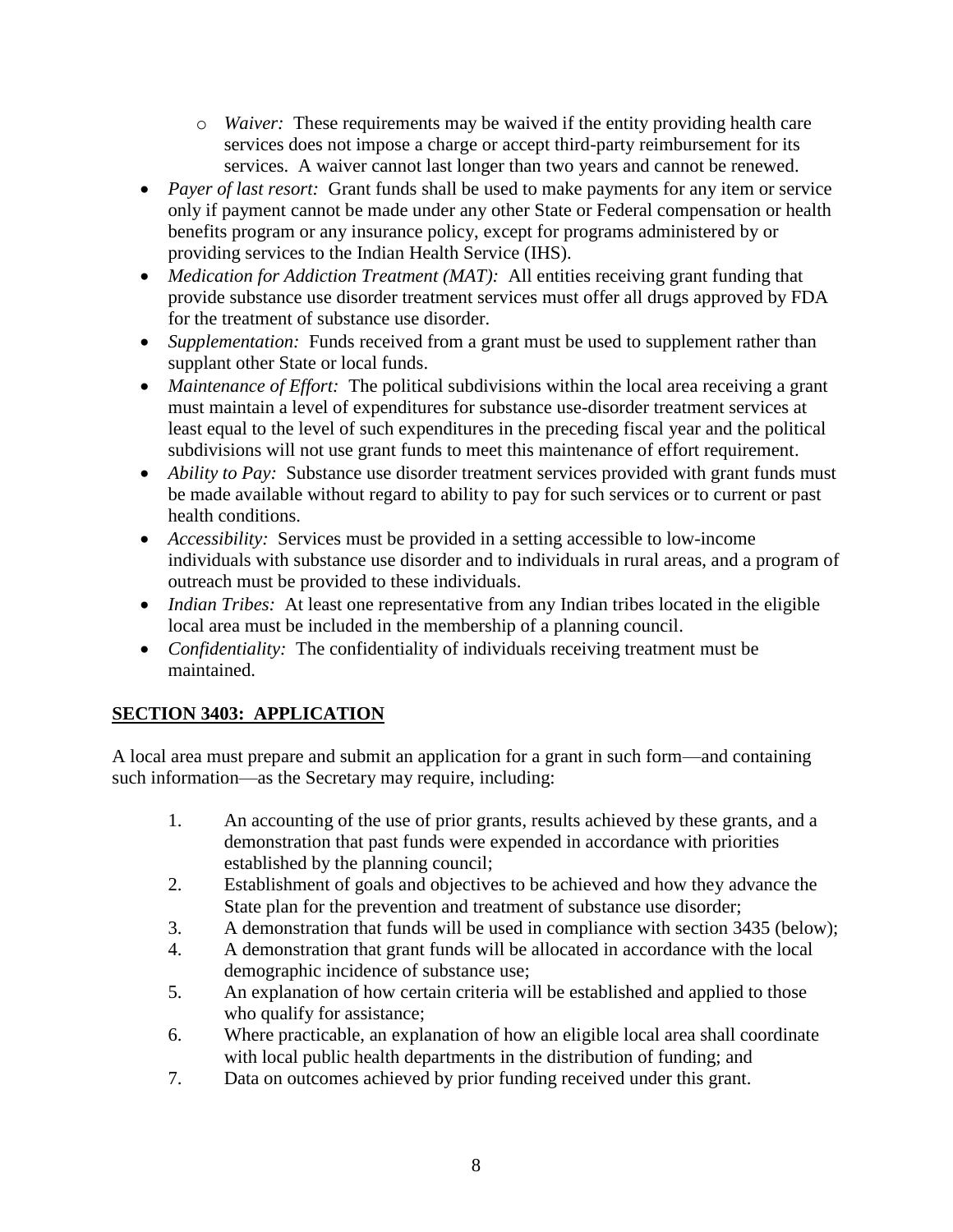### **Requirements Regarding Imposition of Charges for Services** (Sec. 3404(b))

To receive a grant, a local area must provide assurances that:

- 1. Individuals with income below 150 percent of poverty will not be charged for services funded by the grant;
- 2. For individuals with income above 150 percent of poverty, providers will impose charges according to a public schedule;
- 3. Individuals with incomes between 150 percent and 200 percent of poverty will pay no more than two percent of income;
- 4. Individuals with incomes between 200 percent and 250 percent of poverty will pay no more than four percent of income;
- 5. Individuals with incomes between 250 percent and 300 percent of poverty will pay no more than six percent of income;
- 6. Individuals with incomes between 300 percent and 400 percent of poverty will pay no more than 8.5 percent of income;
- 7. Individuals with incomes above 400 percent of poverty will pay not more than 8.5 percent of income; and
- 8. Charges will not be imposed for treatment services provided through a grant to any eligible American Indian or Alaska Native individuals.

Providers may choose to impose only a nominal charge for providing services and local areas may take into account the total medical expenses of individuals in assessing the amounts charged. The limitation on charges applies to a specific list of charges however charges are characterized, including enrollment fees, premiums, deductibles, cost-sharing, co-payments, coinsurance, and any other charges.

#### **Indian Tribes** (Sec. 3404(c))

Any requirements imposed on applications from Indian tribes must be developed by the Secretary in consultation with the tribes.

### **SECTION 3405: TECHNICAL ASSISTANCE**

The Secretary must provide technical assistance to newly eligible local areas to help them establish planning councils and assist entities in complying with the requirements of this subtitle. The Secretary is authorized to make planning grants available to eligible areas, in amounts not to exceed \$75,000, which shall be subtracted from the first year's formula award to such areas.

### **SECTION 3406: FUNDING LEVEL**

Funding for grants to local areas is authorized at \$3.3 billion per year for ten years.

# **SUBTITLE B (Grants to States)**

### **SECTION 3411: ESTABLISHMENT OF PROGRAM OF GRANTS**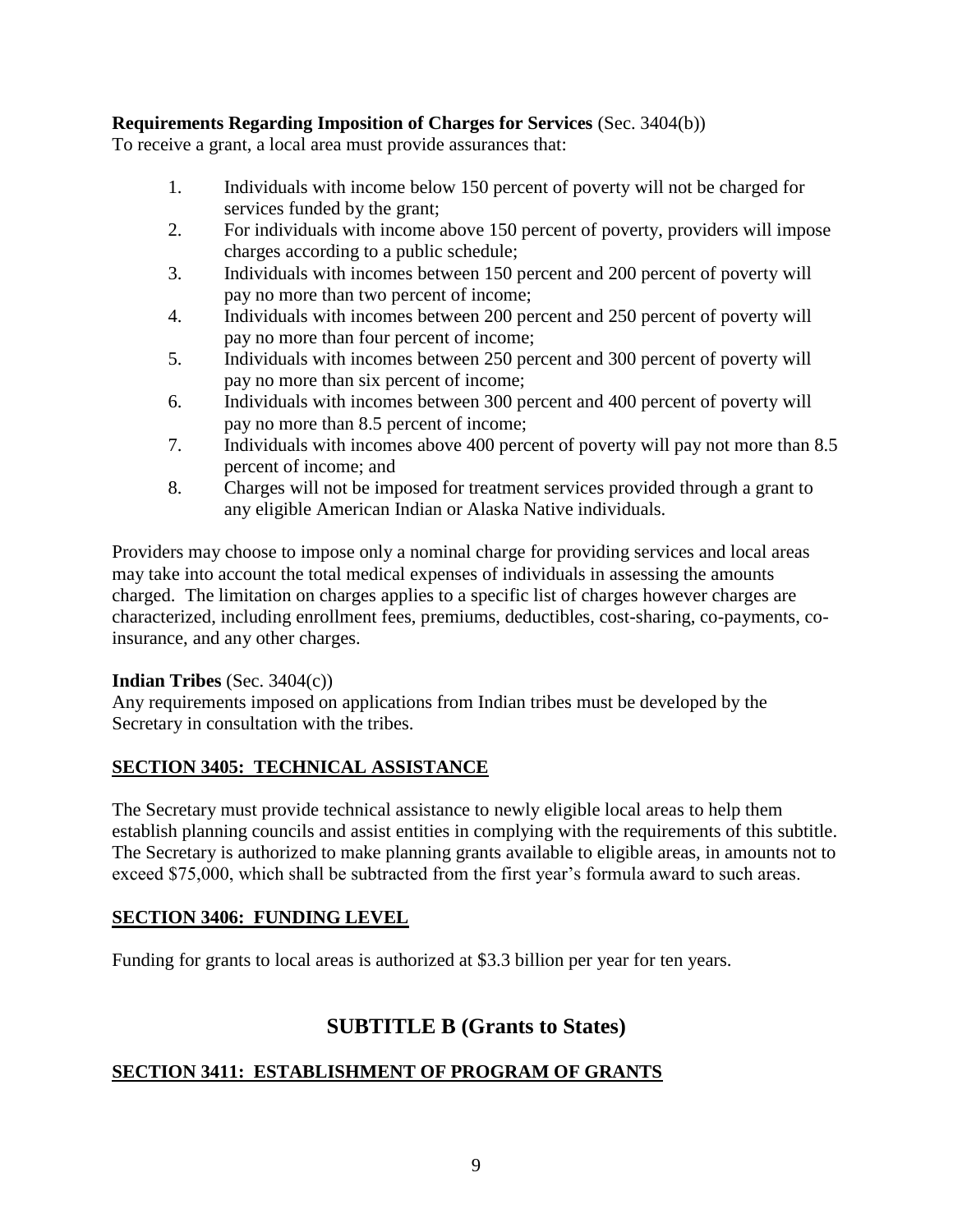This section establishes a grant program, administered by the Secretary of HHS, to be awarded to States, territories, and tribal governments for the purpose of addressing substance use.

### **SECTION 3412: AMOUNT OF GRANT, USE OF AMOUNTS, AND FUNDING AGREEMENT**

#### **Amount of Grant to States and Territories** (Sec. 3412(a))

Grant funds shall be calculated and distributed to each state whose application under section 3413 is approved, through formula or supplemental grants.

*Formula Grants:* The Secretary will disburse 50 percent of the amount appropriated under this Subtitle to States within 90 days after an appropriation becomes available. Each State, the District of Columbia, and the territory of Puerto Rico will receive the greater of a minimum allotment of \$2 million or an amount determined through a specified formula. Other territories will receive a minimum allotment of \$500,000.

- *The formula:* The State formula is the total appropriation available for formula grants multiplied by each State's share of total drug overdose deaths. The distribution factor is weighted toward States that have more deaths occurring outside local areas that are already eligible for local-area grants under Subtitle A. The Secretary must determine the overall funding level provided to a State or territory on the basis of the higher of either the number of fatal drug overdoses or the number of non-fatal drug overdoses. Drug overdose deaths and non-fatal drug overdose numbers calculated as in Subtitle A.
- *Study of formula funding data:* Same as in Subtitle A.

*Competitive (supplemental) Grants:* The remaining 50 percent of funds appropriated for States must be disbursed as competitive grants to States that submit an application to the Secretary.

- *Application requirements:* The same as for competitive grants under Subtitle A.
- *Amount of competitive grants & determination of need:* The Secretary shall consider the same factors as under Subtitle A.
- *Conditions for Competitive Grants:*
	- o *Model standards:* Between fiscal year 2020 and fiscal year 2023, preference in the award of competitive grants shall be given to a State that has adopted the model standards for substance use disorder treatment and recovery residences developed under Section 3435. Beginning in 2024, any State that has not adopted the model standards will not be eligible to receive a grant through the competitive process.
	- o *Continuum of care:* Between fiscal year 2020 and fiscal year 2023, preference in the award of competitive grants shall be given to a State that ensures the full continuum of care is covered under the state's Medicaid program in accordance with Sec. 3435. Beginning in fiscal year 2024, any State that does not cover the full continuum of care in its Medicaid program will not be eligible to receive a grant through the competitive process.
	- o *Utilization management for MAT:* A state that has prohibited prior authorization and step therapy requirements for at least one drug in each class approved by FDA for the treatment of substance use disorder shall receive preference in the award of competitive grants. Additional preference shall be given to States that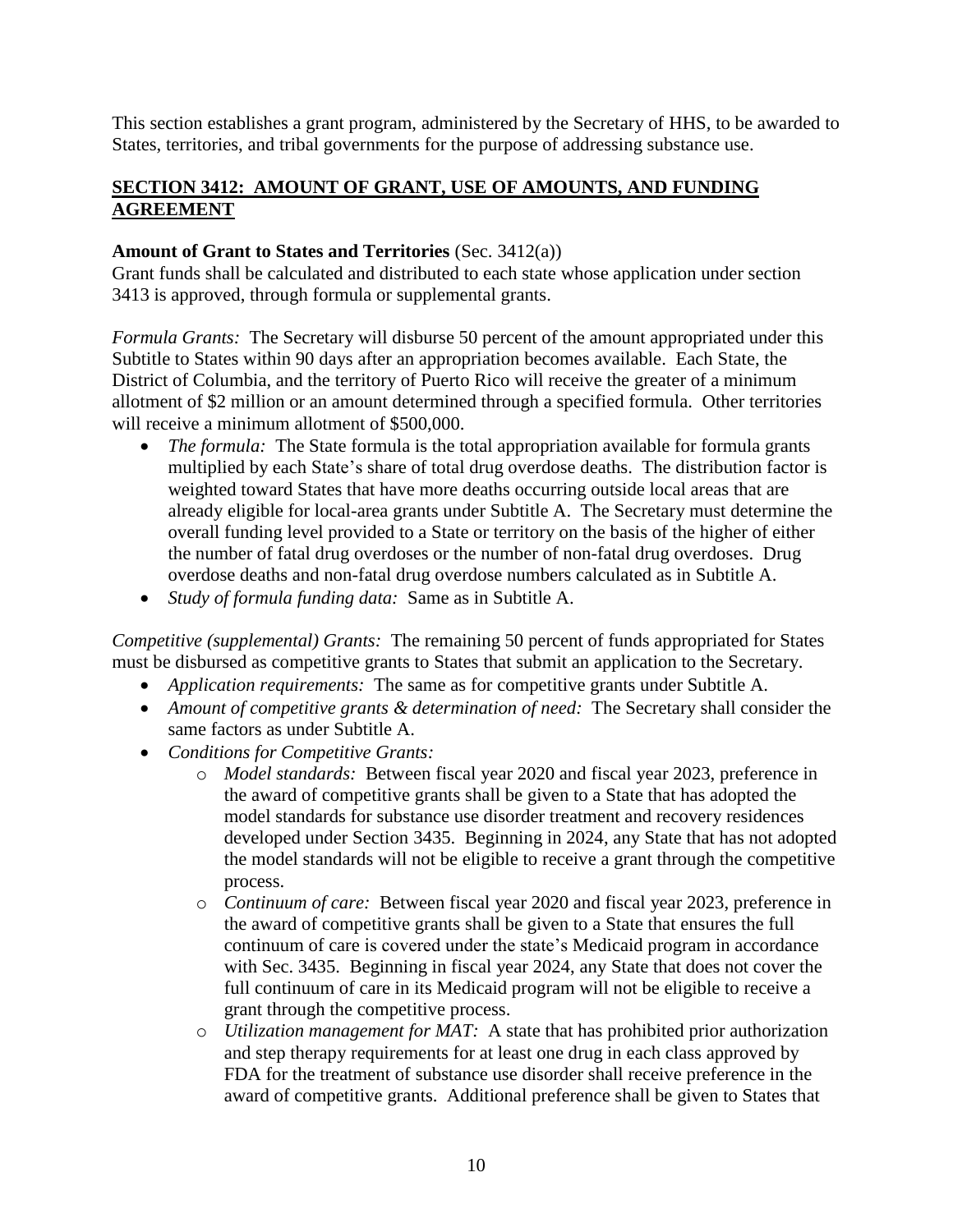have prohibited prior authorization for at least two or more drugs in each class approved by FDA for the treatment of substance use disorder.

*Tribal government funds:* Ten percent of funds available to provide formula grants to states must be provided to Indian tribes in an amount determined pursuant to a formula and eligibility criteria developed in consultation with the Indian tribes. Indian tribes may use the funds for the purposes for which any of the funding provided under this Section may be used, and for any other activities deemed appropriate by the Secretary in consultation with the tribes.

### **Use of Amounts** (Sec. 3412(b))

States may use grant funds to provide prevention services, core medical services, recovery and support services, early intervention and engagement services, harm reduction services, and administrative expenses. Such terms are defined as in Subtitles A, except that this section limits a State to using no more than ten percent of its total grant for administration, accounting, reporting, and program oversight, including for the purposes of developing systems to improve data collection and data sharing. Funds received by states may be used to provide substance use disorder treatment services to individuals who are currently incarcerated or in pre-trial detention. Funding should be prioritized for grantees with a collective bargaining agreement or labor neutrality policy, as well certain policies on employee rights disclosure and voluntary union recognition.

### **SECTION 3413: APPLICATION**

A State will not be eligible to receive a grant unless the State has in effect a state plan approved pursuant to Sec. 1932(b). All other requirements are the same as for the grants distributed under Subtitle A.

### **SECTION 3414: TECHNICAL ASSISTANCE**

The Secretary must provide technical assistance in administering and coordinating activities authorized under section 3412 and in helping States apply for supplementary grants.

### **SECTION 3415: FUNDING LEVEL**

Funding for grants to States is authorized at \$4.6 billion per year for ten years.

# **SUBTITLE C (Grants to Clinics and Nonprofits)**

### **SECTION 3421: ESTABLISHMENT OF GRANT PROGRAM**

This section establishes a grant program administered by the Secretary to award grants to public entities, nonprofit entities, Indian entities, and other eligible Medicaid providers for the purpose of funding core medical services, recovery and support services, early intervention and engagement services, harm reduction services, and administrative expenses. Funding should be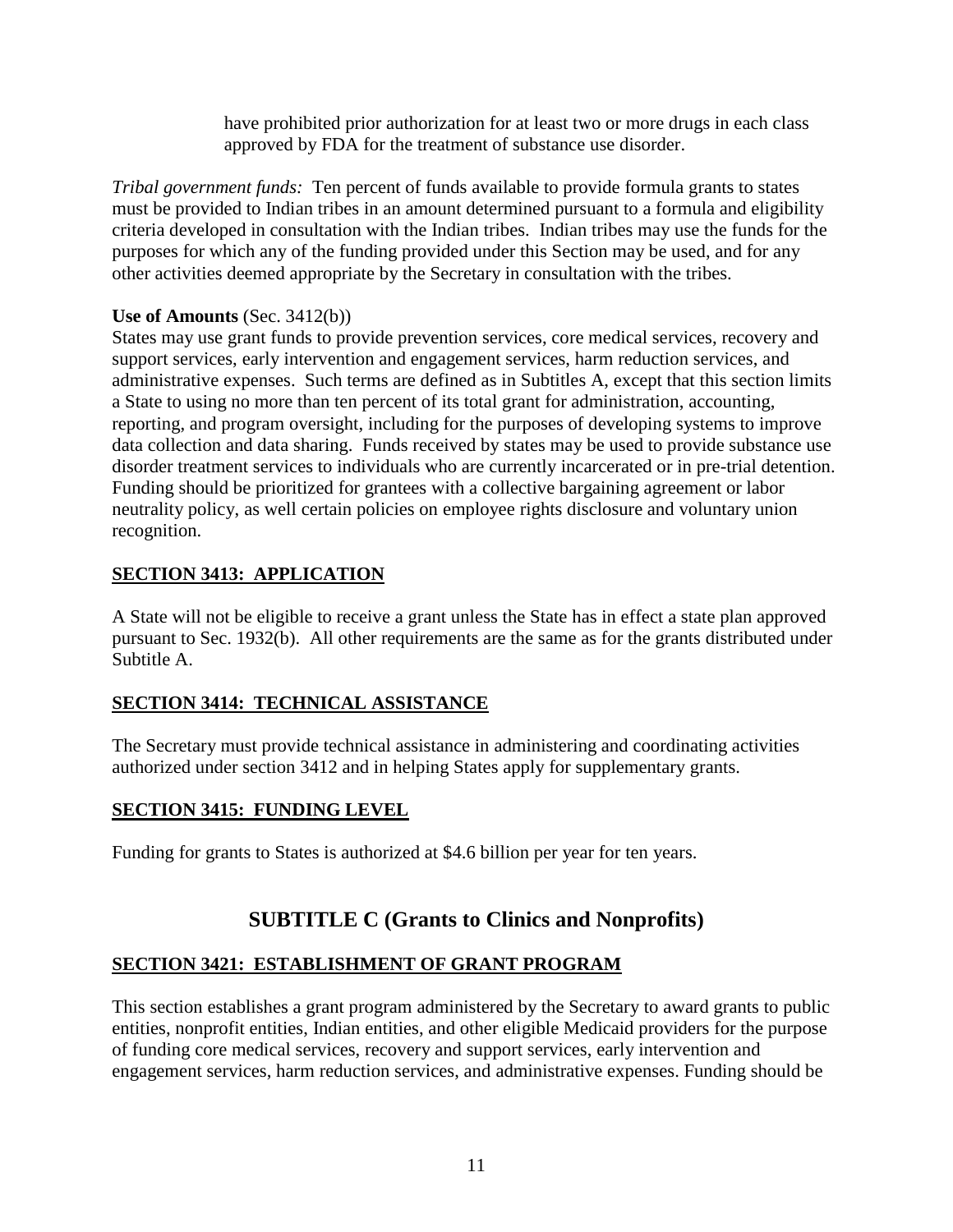prioritized for grantees with a labor neutrality policy, as well certain policies on employee rights disclosure and voluntary union recognition

### **Eligibility** (Sec. 3421(b))

*Entities may include:* Entities eligible to receive funding under this Subtitle include Federallyqualified health centers; family planning clinics; rural health clinics, Indian entities including Indian health programs, urban Indian organizations, and Native Hawaiian organizations; community-based organizations, clinics, hospitals, and other facilities that provide treatment services; other nonprofit entities providing treatment services; certified community behavioral health clinics and certified community health clinic expansion grant recipients; and other Medicaid providers if more than half of their patients are diagnosed with substance use disorder and are covered by Medicaid.

*Eligible entities shall serve underserved populations*, which may include minority and Indian populations; formerly incarcerated individualss; individuals with co-morbidities including HIV/AIDS and Hepatitis B or C; individuals with mental health disorderor other behavioral health disorders; low-income populations; people with disabilities; urban populations; rural populations; LGBTQ community; and pregnant individuals with substance use disorder and infants with neonatal abstinence syndrome.

### **Application:**

The application must include:

- 1. An accounting of the use of prior grants and results achieved by the expenditure of those grants;
- 2. A comprehensive plan for the use of the grant funds;
- 3. A demonstration that funds will be used in compliance with section 3435 (below);
- 4. Information on the number of individuals to be served by the funds;
- 5. A demonstration that grant funds will be allocated in accordance with the local demographic incidence of substance use;
- 6. An explanation of how certain criteria will be established and applied to those who qualify for assistance; and
- 7. Data on outcomes of achieved through the use of prior funding received under this grant.

### **Required Terms:**

- *Medicaid Provider Status:* Same definition and waiver as in Subtitles A and B.
- *Grant is the payer of last resort*, except for programs administered by or providing services to IHS.
- *MAT*: All entities receiving grant funding that provide substance use disorder treatment services must offer all drugs approved by FDA for the treatment of substance use disorder.
- *Ability to Pay:* Treatment services provided with grant funds must be made available without regard to ability to pay for such services or to current or past health conditions.
- *Accessibility:* Services must be provided in a setting accessible to low-income individuals with substance use disorder and to individuals in rural areas.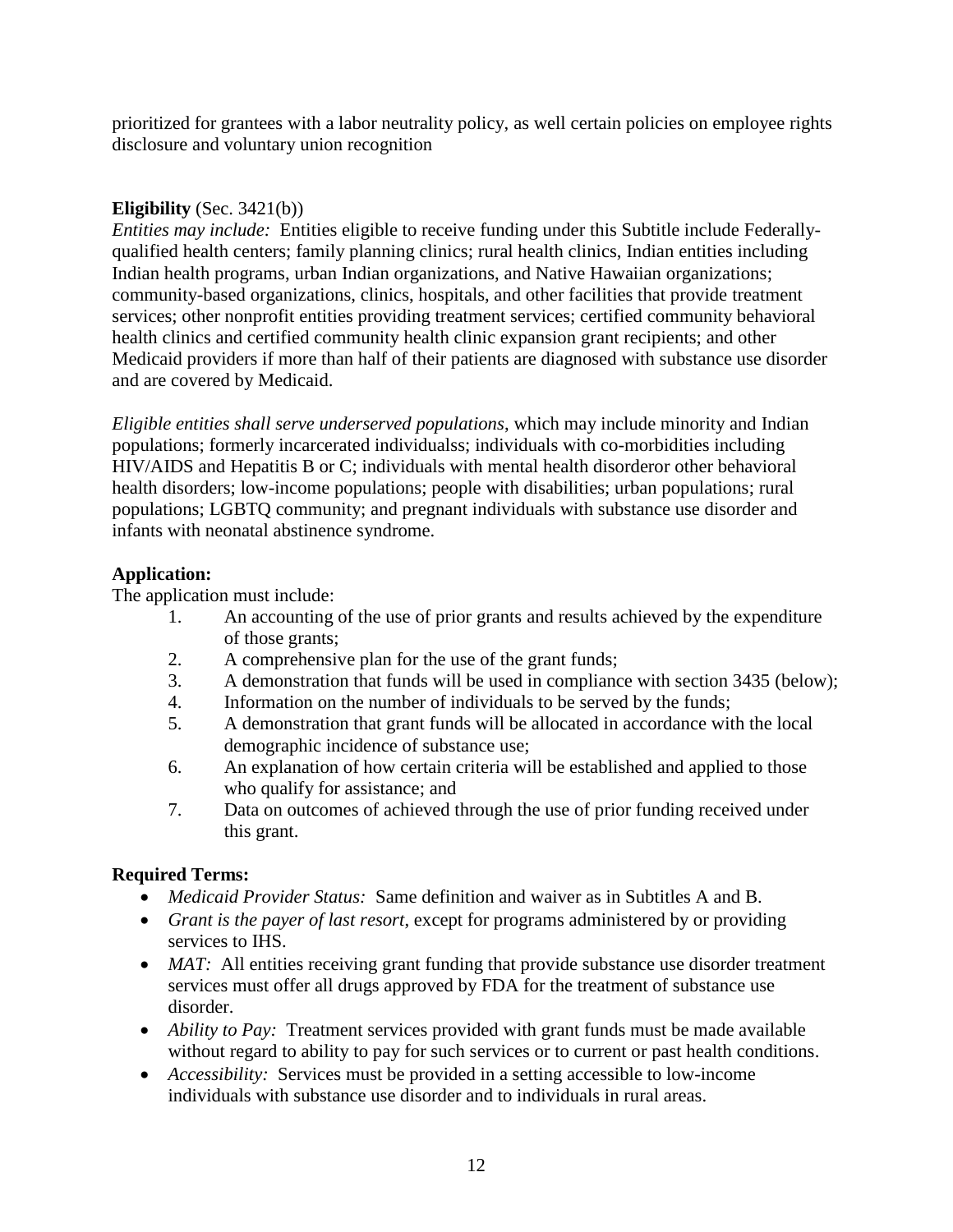*Confidentiality:* The confidentiality of individuals receiving treatment must be maintained.

# **Indian Entities** (Sec. 3421(c))

Ten percent of the grant funds shall be used to provide grants to Indian entities in amounts determined pursuant to criteria developed by the Secretary in consultation with Indian tribes and after conferring with urban Indian organizations. Native entities may use grant amounts for the purposes for which any grant under Section 3422 may be used as well as any other activities deemed appropriate by the Secretary in consultation with the Indian tribes.

# **SECTION 3422: USE OF AMOUNTS**

An eligible entity may use these grants to provide prevention services, core medical services, recovery and support services, early intervention and engagement services, harm reduction services, and administrative expenses. Such terms are defined as in Subtitles A, except that this section limits an eligible entity to using no more than ten percent of its total grant for administration, accounting, reporting, and program oversight, including for the purposes of developing systems to improve data collection and data sharing. Nothing in this section should be construed to diminish or alter the rights, privileges, remedies or obligations of any provider or Federal, State, or local government to provide emergency medical services.

### **SECTION 3423: TECHNICAL ASSISTANCE**

The Secretary may provide technical assistance to public or nonprofit entities, Indian entities, and other eligible Medicaid providers regarding the process of submitting grants and may provide technical assistance with respect to the planning, development, and operation of any program or service.

# **SECTION 3424: PLANNING AND DEVELOPMENT GRANTS**

The Secretary may provide planning grants to eligible entities for purposes of assisting such entities and providers in expanding their capacity to provide evidence-based substance-use related health and support services in low-income communities and underserved populations. Such grants made shall not exceed \$150,000.

### **SECTION 3425: FUNDING LEVEL**

Funding for grants to clinics and non-profits is authorized at \$1 billion per year for ten years.

# **SUBTITLE D (Innovation, Training, and Health Systems Strengthening)**

### **SECTION 3431: SPECIAL PROJECTS OF NATIONAL SIGNIFICANCE**

The Secretary shall award grants to entities to administer special projects of national significance to support the development of innovative and original models for the delivery of substance use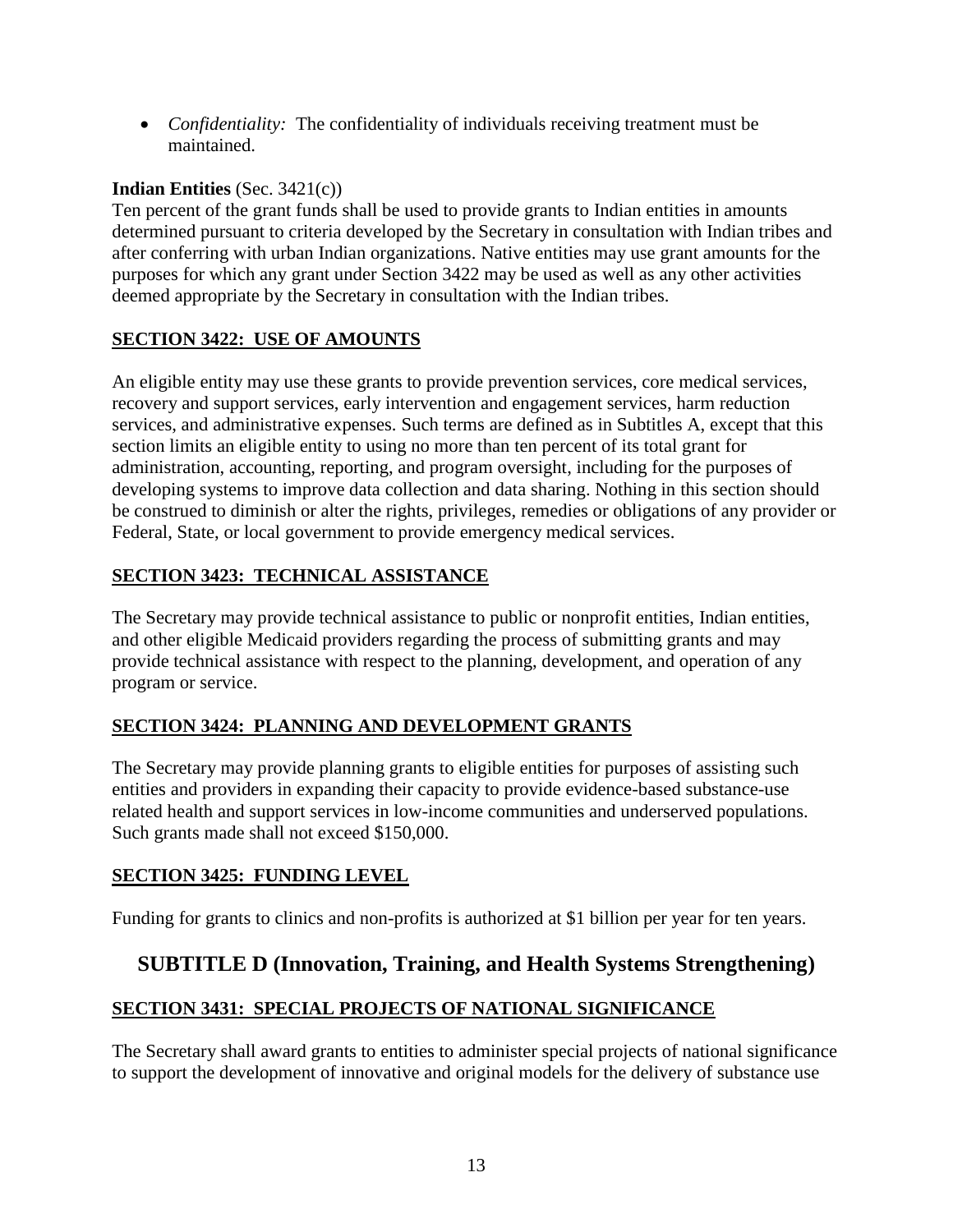disorder treatment and harm reduction services based on newly emerging needs of individuals receiving assistance under this title.

*Eligible entities:* Entities that are eligible for grants under subtitles A, B, and C are eligible for grants under this section.

### **Replication and Coordination of Projects** (Sec. 3431(c))

The Secretary shall make information regarding successful models or programs developed under this section available to grantees in order to facilitate coordination, replication, and integration. The Secretary may provide for peer-based technical assistance for grantees funded under this section.

### **Grants to Tribal Governments** (Sec. 3431(d))

The Secretary must use ten percent of the funding made available for special projects of national significance to provide grants to Indian tribes for the purposes of supporting the development of innovative and original models for the delivery of substance use treatment services, including the development of culturally-informed care models.

### **Funding Level** (Sec. 3431(e))

Funding for special projects of national significant is authorized at \$500 million per year for ten years.

# **SECTION 3432: EDUCATION AND TRAINING CENTERS**

The Secretary will make grants and enter into contracts to assist public and nonprofit entities, public or nonprofit schools, and academic medical centers in meeting the costs of projects to:

- Train health professionals, including, but not limited to, physician addiction specialists, psychologists, counselors, case managers, social workers, peer recovery coaches, harm reduction workers, public health workers, and community health workers, and paraprofessionals, such as peer support specialists and recovery coaches, in the diagnosis, treatment, and prevention of substance use disorders and drug use-related health issues, including measures for the prevention and treatment of co-occurring infectious diseases and other conditions and care for women, pregnant women, and children;
- Train the faculty of schools of medicine and other health professions to teach students to screen for and provide for the needs of individuals with substance use disorder or at risk of substance use disorder and to develop and disseminate curricula and resource materials related to the screening, prevention, and treatment of substance use disorder and drug use-related health issues, including information about prescribing best practices, overdose reversal, alternative pain therapies, and medication for addiction treatment; and
- Develop and disseminate curricula and resource materials.

### **Preference in Making Grants** (Sec. 3432(a))

The Secretary shall give preference to qualified projects that will train or result in the training of:

Health professionals who will provide services for underserved groups;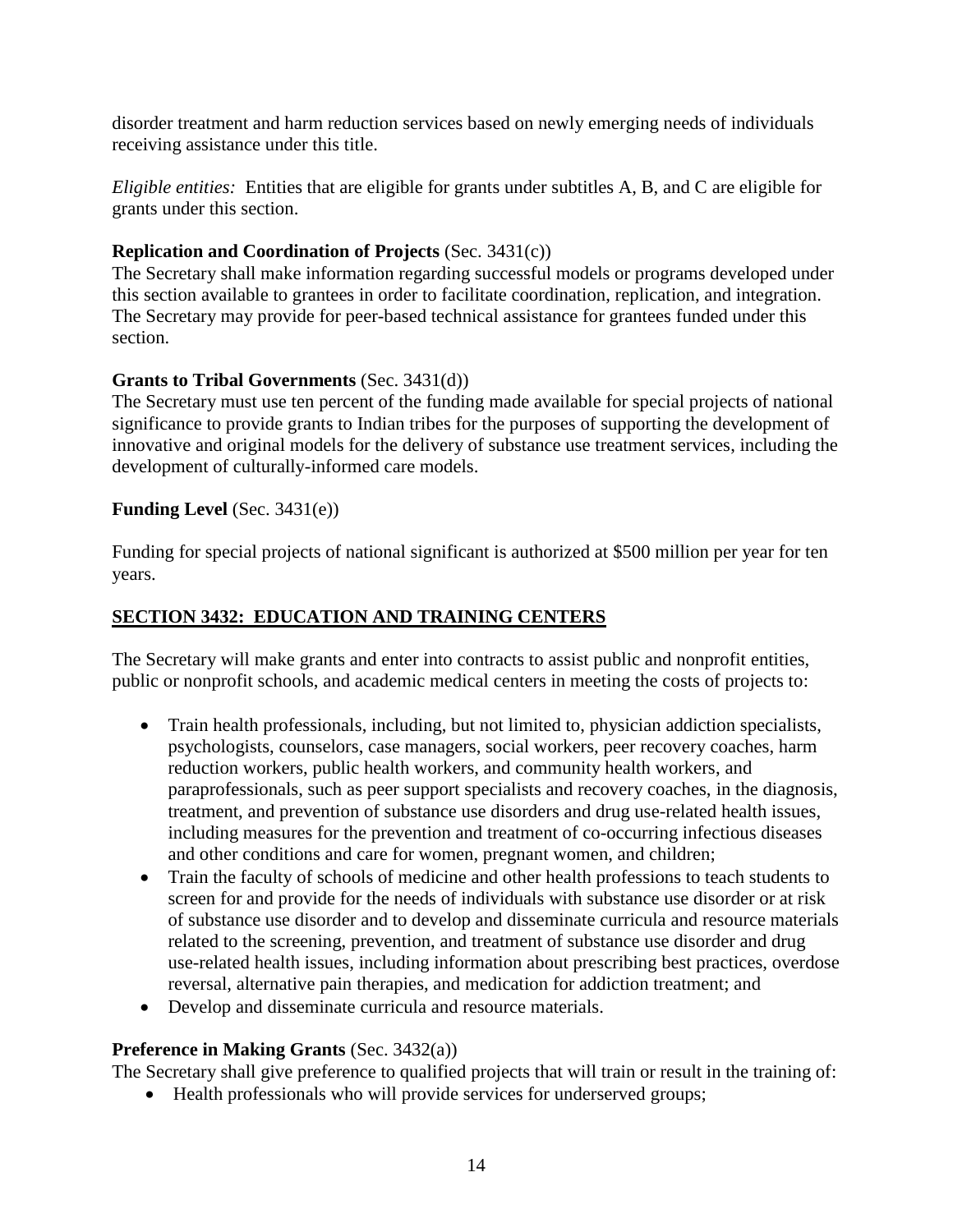- Minority health professionals and minority-allied health professionals;
- Professionals who will provide treatment in rural or other areas underserved by current treatment structures;
- Professionals who will provide treatment for infectious diseases and mental health conditions co-occurring with substance use disorder; and
- Professionals who provide services to pregnant women, children, and adolescents.

### **Native Education and Training Centers** (Sec. 3432(c))

The Secretary must use ten percent of the amounts made available for education and training centers to provide grants to tribal colleges and universities, IHS grant-funded institutions, and Native partner institutions, including institutions of higher education with medical training programs that partner with one or more Indian tribes, tribal organizations, native Hawaiian organizations, or tribal colleges and universities to train Native health professionals who will provide substance use disorder treatment services in Native communities.

### **Funding Level** (Sec. 3432(d))

Funding for grants to education and training centers is authorized at \$500 million per year for ten years.

### **SECTION 3433: SUBSTANCE USE DISORDER TREATMENT PROVIDER CAPACITY UNDER THE MEDICAID PROGRAM**

The Secretary shall fund projects in any State or territory to increase the capacity of substance use providers under the Medicaid program, as authorized under the SUPPORT Act. Funding should be prioritized for grantees with a labor neutrality policy, as well certain policies on employee rights disclosure and voluntary union recognition

*Eligible Project Purposes* include ongoing assessments of the behavioral health treatment needs of a State; technical assistance for Medicaid providers; improved reimbursement for and expansion of Medicaid providers that can prescribe MAT; and improved reimbursement for and expansion of Medicaid providers that treat individuals with neonatal abstinence syndrome pregnant and postpartum women, infants, adolescents, young adults, and American Indian and Alaska Native individuals.

### **Amount of Grant to Indian Entities** (Sec. 3433(b))

The Secretary, acting through IHS, must use ten percent of the amount appropriated to award grants to Indian entities.

### **Funding Level** (Sec. 3433(c))

Funding to expand provider capacity is authorized at \$50 million per year for ten years.

# **SECTION 3434: PROGRAMS TO SUPPORT EMPLOYEES**

**Grant Program for Workers** (Sec. 3434(a))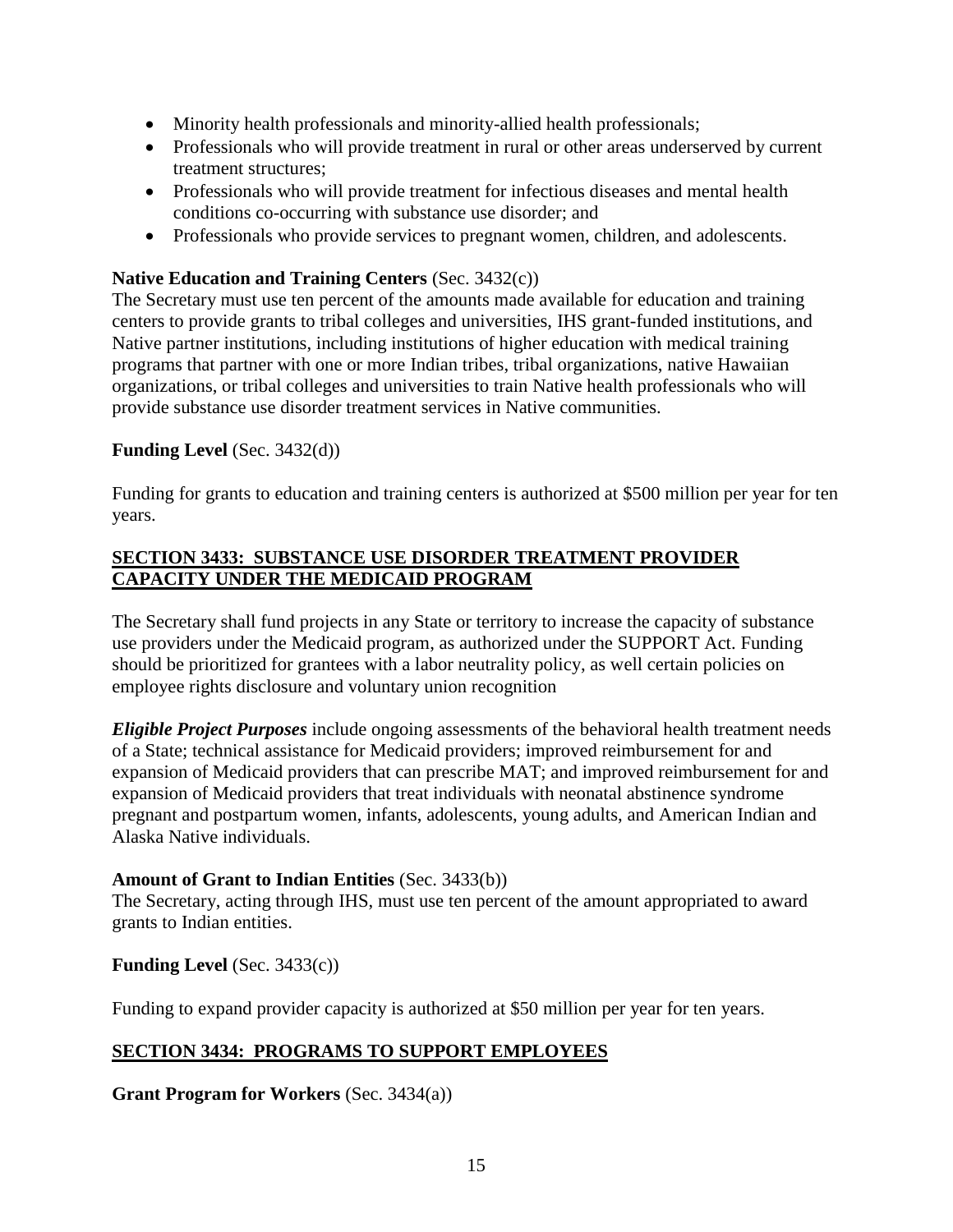The Secretary, acting through the Director of the National Institute for Occupational Safety and Health (NIOSH), will award grants to non-profit entities for programs to assist workers at risk for, experiencing, or in recovery from substance use disorder to maintain or gain employment. Grants may be awarded up to three years in duration.

*Use of amounts:* Funding for grants awarded under this section may be used to provide prevention services, early intervention services, recovery and support services, and harm reduction services, or to hire staff to assist employees, or to provide vocational and other forms of job training to individuals receiving treatment services.

*Individuals described:* Individuals eligible to receive assistance under this section include those who have been employed in the 12-month period preceding the date of the determination and are at high risk of developing substance use disorder, or those who are experiencing a substance use disorder or who are in recovery.

*Application:* The application must include:

- 1. An accounting of the use of prior grants and results achieved by these grants;
- 2. A description of the population to be served;
- 3. Goals and objectives to be achieved;
- 4. A demonstration that the applicant can provide services to eligible individuals; and
- 5. Data on outcomes of results achieved with prior funding received under this grant.

*Annual reporting:* Entities must submit annual reports to the Secretary, including reports on activities funded by the grant and the number of individuals who maintained or gained employment.

*Funding level:* Funding for grants for workers is authorized at \$40 million per year for ten years.

#### **Research on the Impact of Substance Use Disorder in the Workplace and on Direct Service Providers** (Sec. 3434(b))

The Secretary, in consultation with the Director of NIOSH, will conduct research, experiments, and demonstrations on workers' risks, the prevalence of substance use disorders, efforts employers can take to help employees, and the risks of occupational exposure to illicit substances. The Secretary will also conduct research, experiments and demonstrations on occupational health and safety, and the recruitment and retention of behavioral health providers.

*Funding level:* Funding for research on workers is authorized at \$10 million per year for ten years.

# **SECTION 3435: IMPROVING AND EXPANDING CARE**

#### **Level of Care Standards for Treatment Services** (Sec. 3435(a))

Within one year, the Secretary, in consultation with the American Society of Addiction Medicine (ASAM),State and tribal officials selected by the Secretary , and other stakeholders as the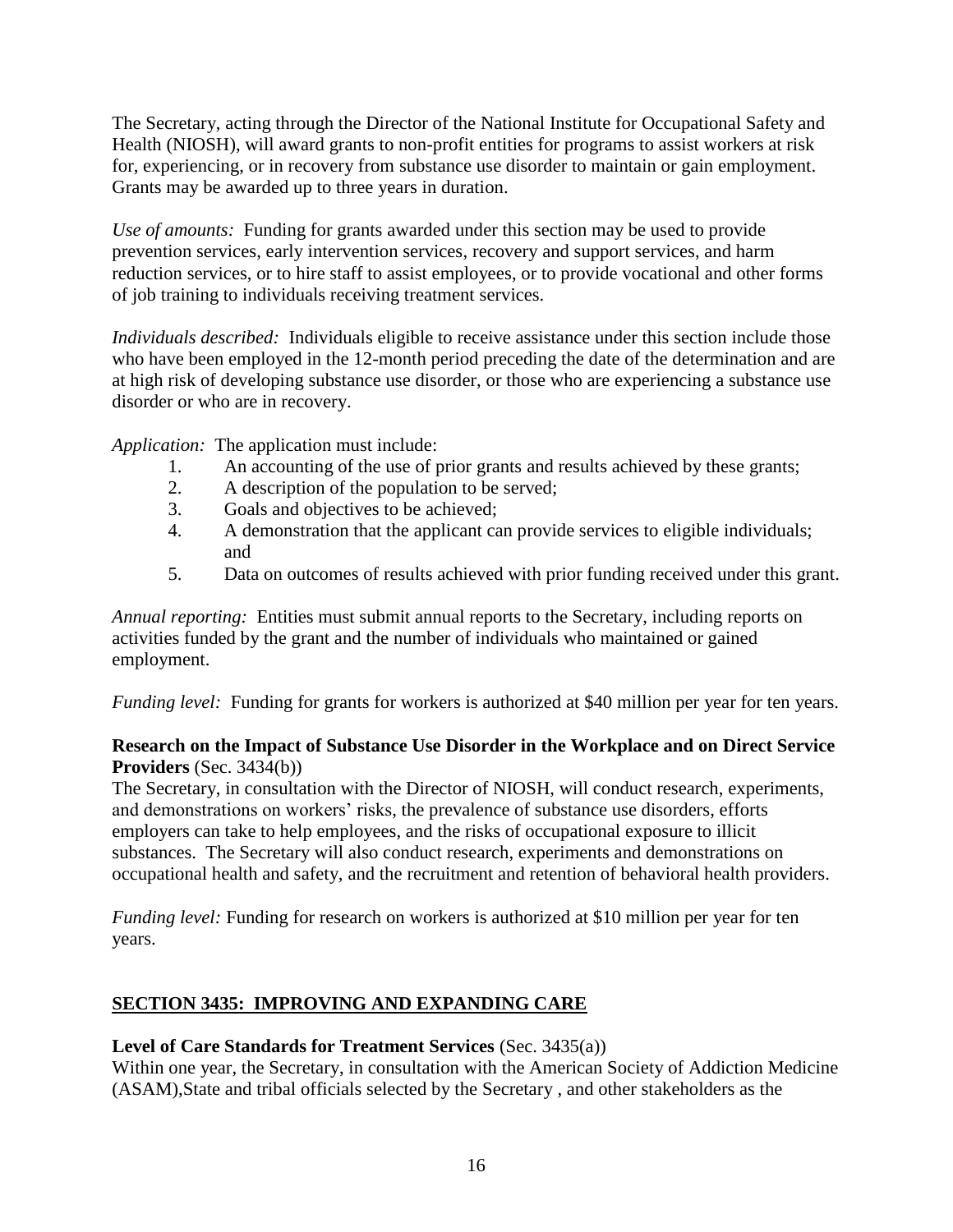Secretary determines necessary, after seeking public input, will promulgate model standards for the regulation of substance use disorder treatment services.

The model standards shall:

- Identify the type of providers covered;
- Require the designation of a single State agency to serve as the primary regulator;
- Require that all treatment services to be licensed by States according to levels of care set forth by ASAM;
- Require a process for onsite inspection at least every three years; and
- Require patients leaving a residential treatment program to receive a written transition plan.

The Secretary will conduct an annual assessment beginning in 2022 to determine if States have adopted the model standards.

#### **Standards for Other Specified Matters Related to Substance Use Disorder Treatment Services and Recovery Residences** (Sec. 3435(b))

Within two years, the Secretary, in consultation with stakeholders, will promulgate model standards for the regulation of:

- Professional credentials for each type of substance use disorder treatment professional;
- Standards for data reporting and the compilation of statewide reports;
- Establishment and maintenance of State toll-free telephone numbers to receive complaints about treatment providers;
- Establishment and maintenance of a publicly accessible internet site listing all certified treatment services in the State; and
- Recovery residences.
	- o Standards for recovery residences must include: designation of a single State agency to certify residences; requirement for on-sight inspections at least every three years; fire, safety, and health standards; standards for equipping such residences with naloxone and training residence owners, operators, and employees in the administration of naloxone; a written policy prohibiting exclusion of individuals receiving MAT; establishment and maintenance of a toll-free phone number to receive complaints about recovery residents; and establishment and maintenance of a publicly accessible internet site listing all recovery residences in the State.

The Secretary will conduct an annual assessment beginning in 2023 to determine if States have adopted the model standards for recovery residences.

### **Ensuring Access to Medication for Addiction Treatment** (Sec. 3435(c))

An applicant may not receive a grant unless the applicant agrees to require all entities offering treatment under the grant to offer all drugs approved by FDA for the treatment of substance use disorder for which the applicant offers treatment. Waivers may be granted if the entity agrees to offer at least two drugs approved to treat the substance use disorder for which the applicant offers treatment so long as the applicant agrees to require all entities offering treatment under the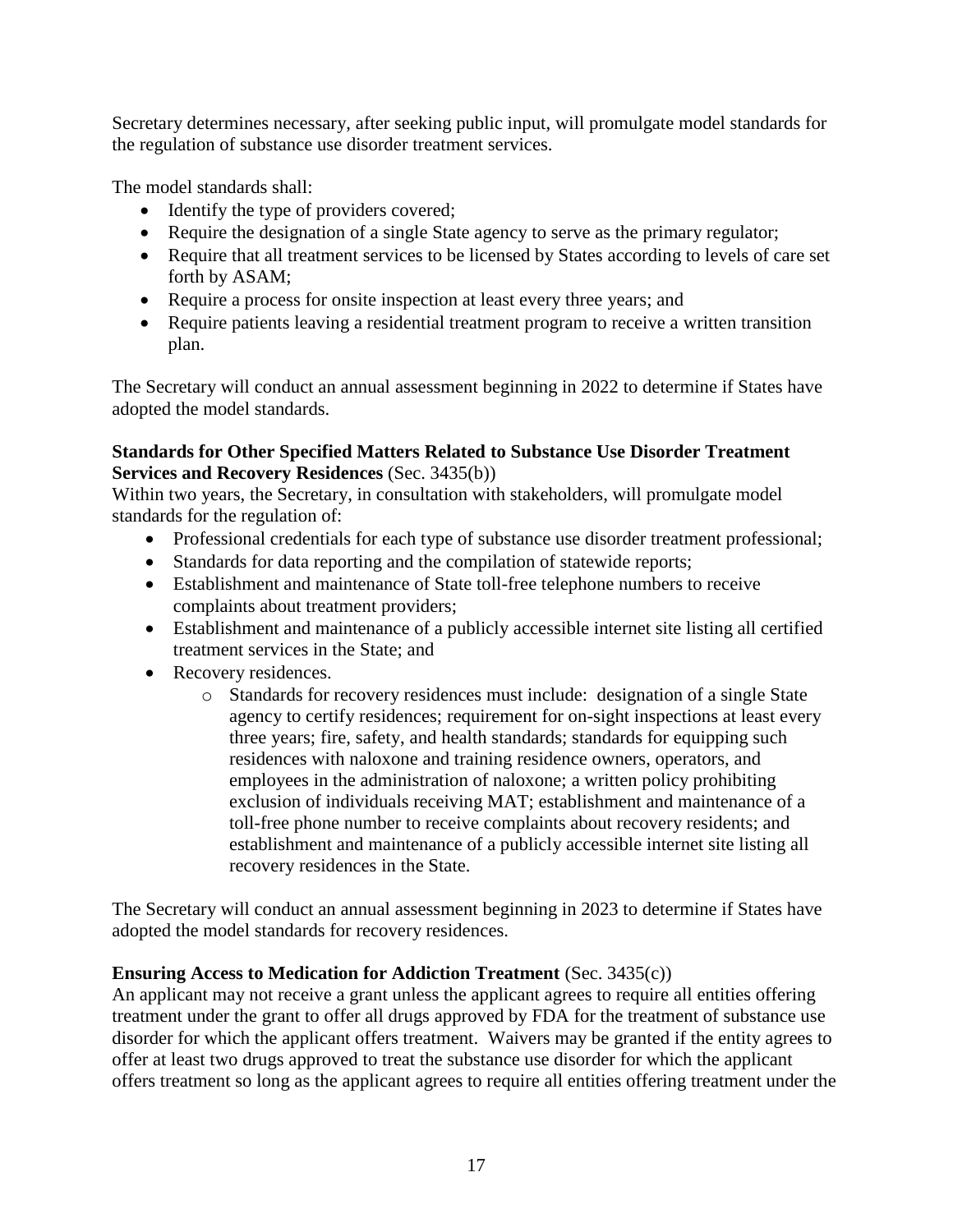grant to provide counseling to patients on MAT, and maintain an affiliation agreement with another provider that can prescribe or dispense all other forms of MAT.

*Government Accountability Office (GAO) Study:* Within a year, GAO shall conduct a study describing any relationship between substance use rates, pain management practices of IHS, and patient request denials through the purchased or referred care program of IHS.

### **Ensuring a Full Continuum of Services** (Sec. 3435(d))

Within six months of enactment, the Centers for Medicare & Medicaid Services will issue a State Medicaid Director letter and tribal leader letter explaining how to ensure access to a continuum of services for adults with substance use disorder receiving medical assistance under the Medicaid program.

*Medicaid and CHIP Payment and Access Commission (MACPAC) Analysis:* Within a year, MACPAC will prepare a report analyzing states' coverage of substance use disorder services for Medicaid beneficiaries.

*Assessment:* Beginning in 2022, the Secretary will conduct an annual assessment to determine if States have ensured coverage under their Medicaid programs of the full continuum of care.

# **SECTION 3436: NALOXONE DISTRIBUTION PROGRAM**

The Secretary must provide for the purchase and delivery of opioid overdose reversal products (currently, Naloxone) approved by FDA on behalf of each State and Indian tribe that receives funding under subtitle B. This section authorizes \$1 billion annually for ten years in advance of appropriations Acts and represents the obligation of the Federal Government to provide for the purchase and delivery to States and Indian tribes of opioid overdose reversal products.

In the event that sufficient overdose reversal drug products are not available, this section directs the Secretary to give preference to States with at least one local area eligible to receive a formula grant for local areas under Section 3401.

# **Negotiation of Contracts with Manufacturers** (Sec. 3436(b))

The Secretary must negotiate with manufacturers of opioid overdose reversal products. The Secretary is authorized to decline to enter into contracts or modify or extend contracts as necessary. The price for these drug products shall be a discounted price negotiated by the Secretary.

All opioid overdose reversal products purchased under this contract shall contain, for each dose, the maximum amount of active opioid antagonist recommended by FDA as an initial dose and a minimum of two doses packaged together.

The Secretary must provide for the purchase and delivery of these products on behalf of States and tribal organizations and allow each State and Indian tribe to obtain additional quantities of opioid overdose reversal products at the same discounted price.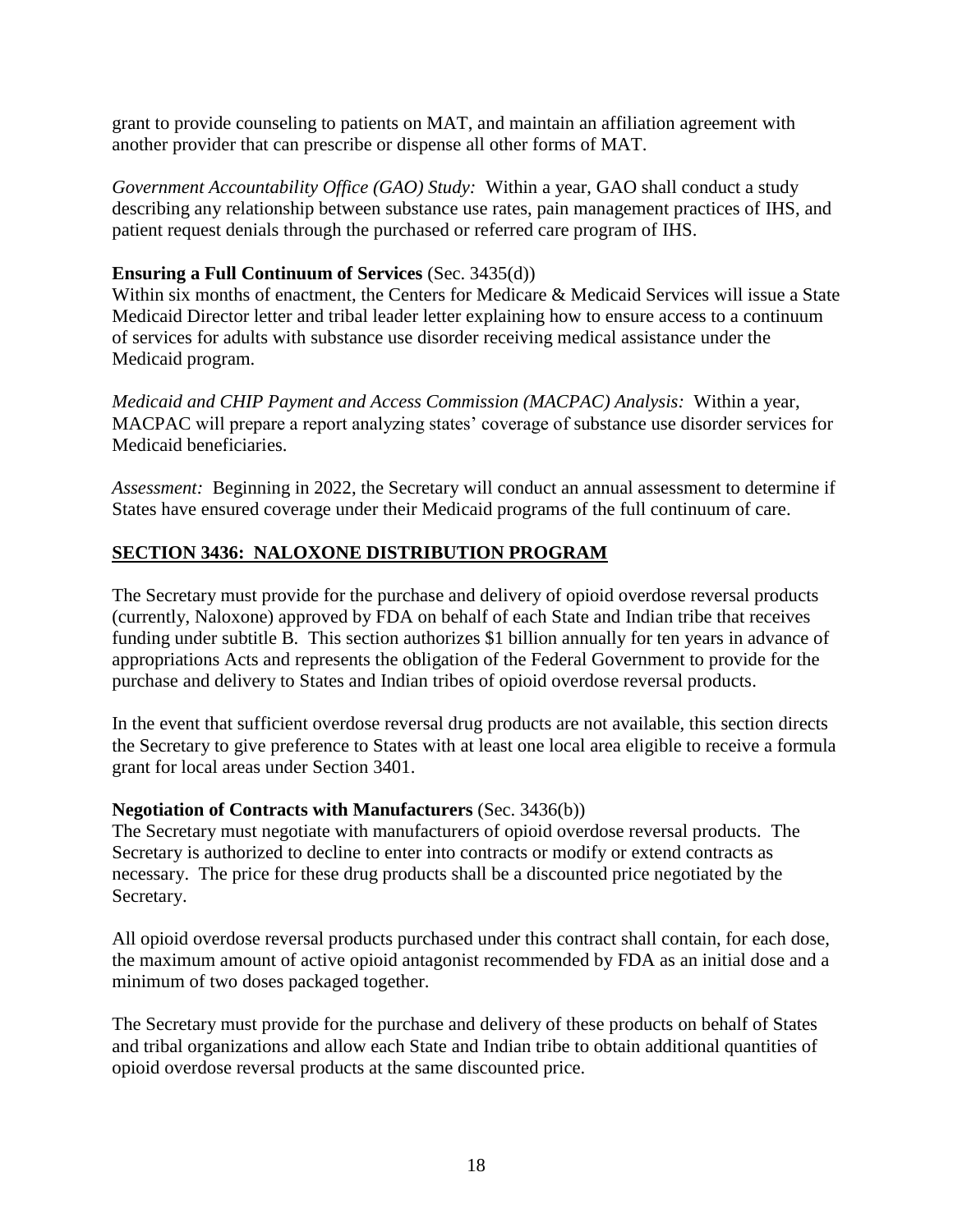The Secretary must enter into initial negotiations no later than 180 days after the enactment of this title.

The Secretary may enter into a contract with a drug manufacturer only if the manufacturer agrees to submit such reports as the Secretary deems necessary to ensure compliance with the contract and if the manufacturer agrees not to impose additional delivery costs.

The Secretary may enter into contracts with multiple manufacturers, provided each manufacturer meets the terms and conditions of the contract, and allows States to choose which contract will be applicable to their purchase of additional quantities of overdose reversal products.

Beginning no later than one year after the Secretary enters into the first contract under this Section, the Secretary shall use a list established by an advisory committee established by the Secretary and located within the Centers for Disease Control (CDC), which considers the costeffectiveness of each overdose reversal product as the basis for the purchase, delivery, and administration of these products.

States must distribute opioid overdose reversal products received under this section to first responders and to public entities with the authority to administer local public health services. These public entities are directed to make products available to nonprofit entities and the general public.

In order to be eligible to receive opioid overdose reversal drugs under this section, each State shall establish a program for distributing these products to first responders, the general public, and local health departments, demonstrate a distribution rate of a minimum of 90 percent of the opioid overdose reversal products received under this program, and certify to the Secretary that the State has in place measures that enhance access to opioid overdose reversal products.

IHS, in consultation with Indian tribes, must determine any requirements that shall apply to Indian tribes receiving opioid overdose reversal products through the program established by this section.

# **SECTION 3437: ADDITIONAL FUNDING FOR THE NATIONAL INSTITUTES OF HEALTH**

Ten years of appropriations, totaling \$10 billion, are authorized to the National Institutes of Health for the purposes of conducting research on addiction and pain and to develop opioid overdose reversal drug products, and non-opioid drug products and non-pharmacological treatments for pain and substance use disorder.

### **SECTION 3438: ADDITIONAL FUNDING FOR THE CENTERS FOR DISEASE CONTROL AND PREVENTION**

Ten years of appropriations, totaling \$5 billion, are authorized to the CDC for the purposes of improving data on drug overdose deaths and non-fatal drug overdoses, surveillance related to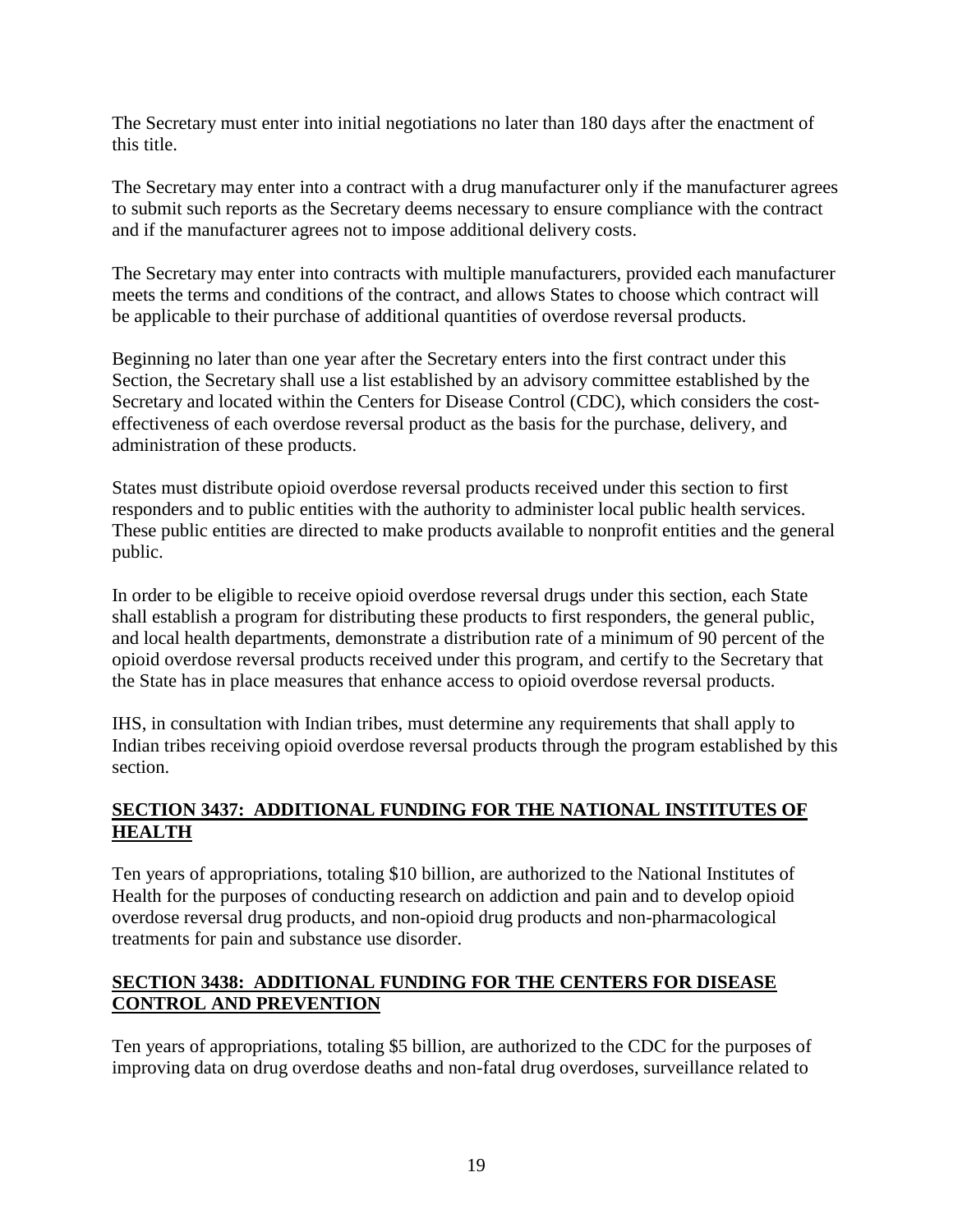addiction and substance use disorder, and the prevention of transmission of infectious diseases related to substance use.

The CDC must use portions of the funding appropriated under this section to: (1) ensure all States participate in the Enhanced State Opioid Overdose Surveillance program and to provide technical assistance to medical examiners and coroners to facilitate improved data collection; (2) improve data; and (3) improve Tribal data. A portion of the funding will also be used to collect data on adverse childhood experiences and to screen for worker health risks. This section requires that not less than 1.5 percent of the funding made available to the CDC be provided to Indian Tribes and tribal epidemiology centers.

### **SECTION 4: AMENDMENTS TO CONTROLLED SUBSTANCES ACT**

### **Certifications Relating to Diversion Controls** (Sec. 4(b))

Not later than 180 days after the enactment of this section and each year thereafter, each covered officer (a president, CEO, chief medical officer, or chief council) of a covered entity (distributor, dispenser, or manufacturer) must submit to the Attorney General, for each schedule II controlled substance, a signed certification that the covered entity maintains effective controls against diversion of the controlled substance, information contained in any record, inventory, or report required to be kept or submitted to the Attorney General is accurate, and that the company is in compliance with all applicable requirements under Federal law to report suspicious orders for controlled substances.

### **Certifications Relating to Misbranding** (Sec. 4(c))

Not more than 180 days after enactment and each year thereafter, each covered officer of a covered entity must submit a signed certification to the Secretary of HHS that the controlled substance is not misbranded, as defined in section 502 of the Food, Drug, and Cosmetic Act. If this certification is not submitted or contains false statements, the Secretary must notify the Attorney General.

Practitioners of opioid treatment programs dispensing Medication for Addiction Treatment are exempt from the diversion control and misbranding certification requirements.

**Failure to submit certifications or submission of false certifications:** It is unlawful to fail to submit these certifications or to submit a certification that contains a materially false statement or representation relating to the controls against diversion or the misbranding of the controlled substance. Covered officers are subject to civil penalties of a fine of not more than \$25,000 if they fail to submit a certification or submit a false certification. If covered officers willfully submit a false certification, they can be subject to criminal penalties specified under section 403(d) of the Controlled Substances Act of not more than four years imprisonment.

**Establishment of a "Comprehensive Addiction Resources Emergency Fund":** 100 percent of any civil penalty or criminal fine paid to the federal government under this section is directed to the fund and the fund can be used to supplement the grants established by this Act.

# **SECTION 5: USE OF FUNDS**